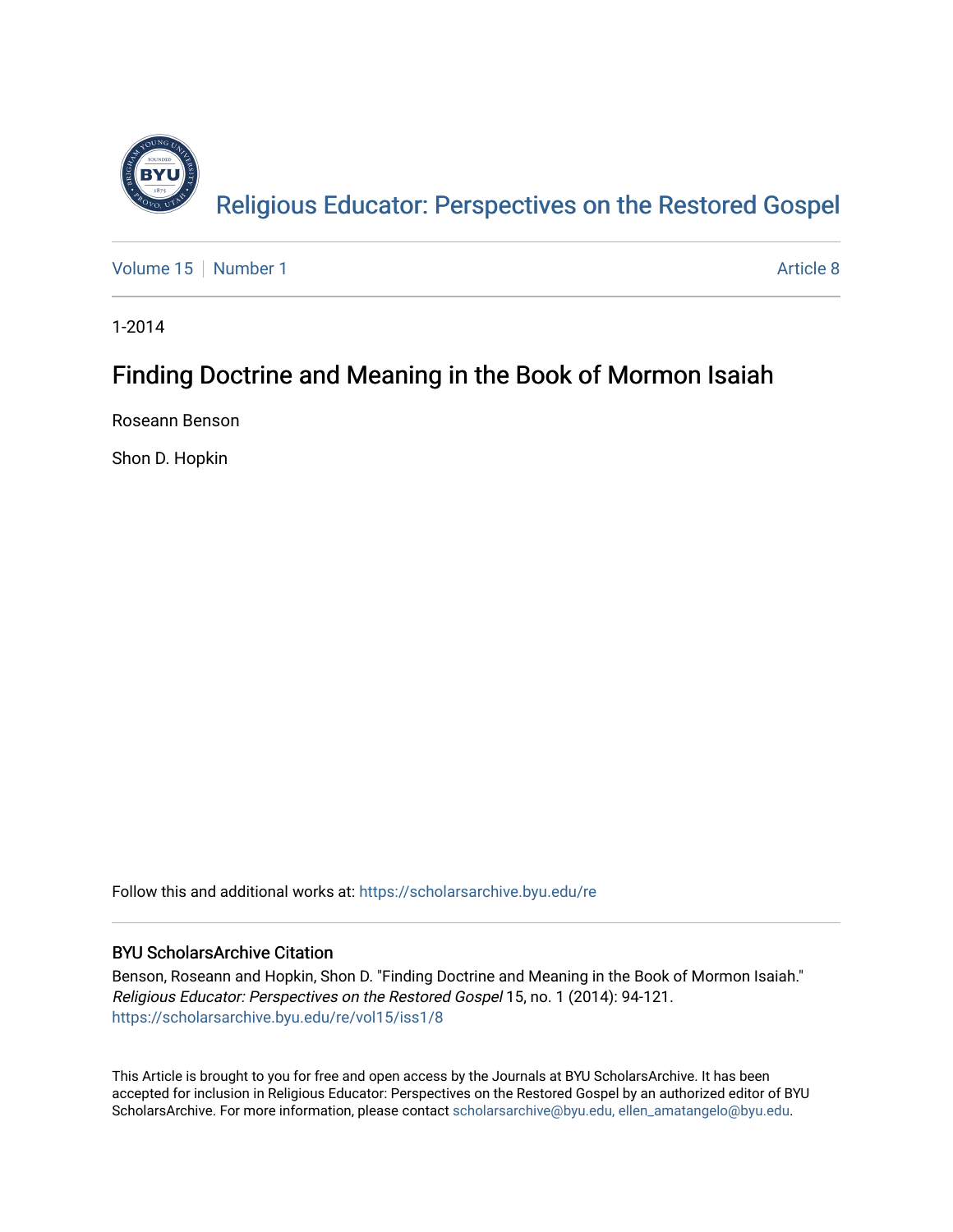

The plain and more accessible writings of Nephi, Jacob, Abinadi, and Christ act as keys to illuminate Isaiah, and the writings of Isaiah in turn act as a key to fully unlock the profound nature of Book of Mormon prophetic thought.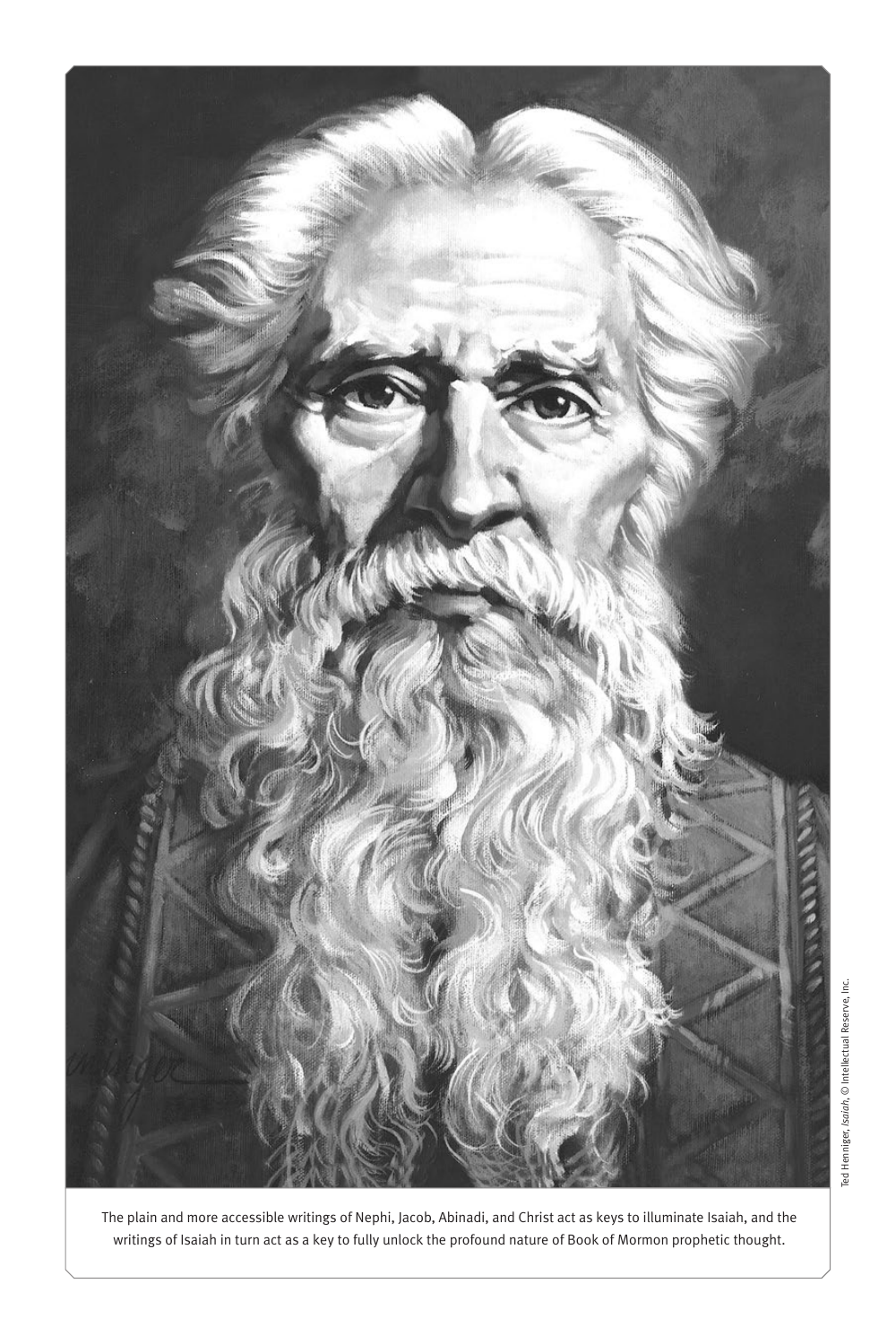# *Finding Doctrine and Meaning in Book of Mormon Isaiah*

roseann benson and shon d. hopkin

RoseAnn Benson (*rabenson@byu.edu*) is an adjunct professor of ancient scripture at BYU. Shon D. Hopkin (*shon\_hopkin@byu.edu*) is an assistant professor of ancient scripture at BYU.

For many readers of the Book of Mormon, the Isaiah passages quoted in <br>
1 and 2 Nephi, Mosiah, and 3 Nephi present an almost insurmountable obstacle made up of Hebrew poetry and imagery. Particularly daunting is the sudden change of style from historical narrative and the sermons and teachings of Nephi, Lehi, and Jacob to the more literary and symbolic style of the Isaiah passages. President Boyd K. Packer observed: "Just as you settle in to move comfortably along, you will meet a barrier. The style of the language changes to Old Testament prophecy style. For, interspersed in the narrative, are chapters reciting the prophecies of the Old Testament prophet Isaiah. They loom as a barrier, like a roadblock or a checkpoint beyond which the casual reader, one with idle curiosity, generally will not go."1

Since Nephi clearly states that he loves "plainness" (2 Nephi 25:4), many readers are somewhat perplexed by the inclusion of the Isaiah chapters in his writings. What these readers fail to understand is that Nephi included the writings of Isaiah not as a test or advanced course for scripture readers but because they formed the foundation of his own scriptural understanding, which he then communicated in plainness in his writings.<sup>2</sup> In other words,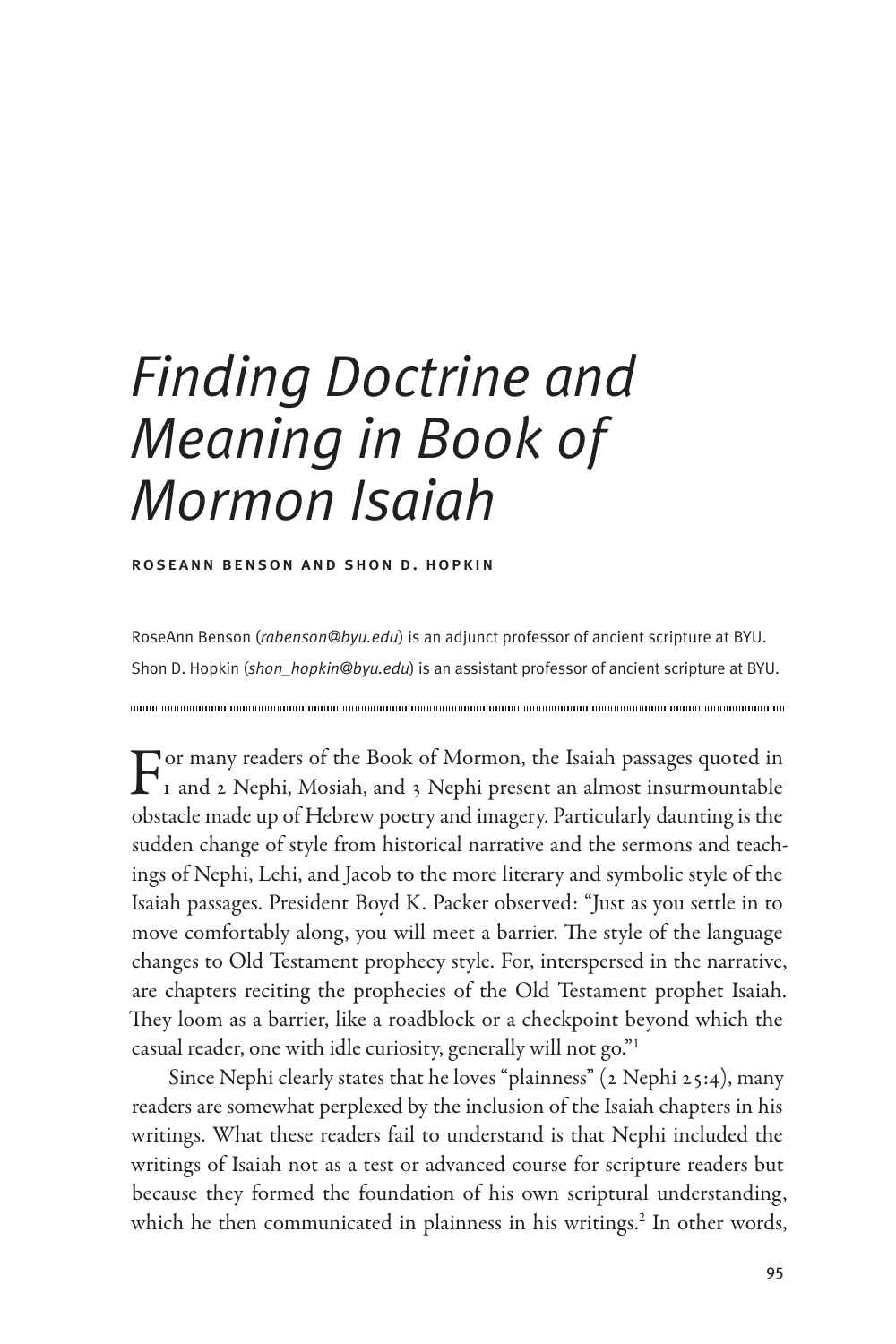the simplicity in Nephi's writings reflects a depth of understanding that can only be grasped after fully absorbing the meaning of Isaiah's words. Therefore, the reader who absorbs and plumbs the depths of Isaiah's writings, as Nephi did, will more fully understand the profound insights contained in the clarity of Nephi's words. The plain and more accessible writings of Nephi, Abinadi, Christ, Mormon, and Moroni act as keys to illuminate Isaiah, and the writings of Isaiah in turn act as a key to fully unlock the profound nature of Book of Mormon prophetic thought.

Twice the Savior urged the Nephites to study the words of Isaiah. First, after declaring that they would be fulfilled, Jesus commanded, "Behold they are written, ye have them before you, therefore search them" (3 Nephi 20:11). Second, after quoting Isaiah 54 and numerous other passages, the Savior admonished the Nephites: "Ye ought to search these things. Yea, a commandment I give unto you that ye search these things diligently; for great are the words of Isaiah. For surely he spake as touching all things concerning my people which are of the house of Israel; therefore it must needs be that he must speak also to the Gentiles"  $(3 \text{ Nephi } 23:1-2)$ .

In response to this commandment, this article's chief purpose and contribution to existing Isaiah scholarship is to show how the main doctrines and purposes of the Book of Mormon, found on the title page and in the writings of Book of Mormon prophets, mirror and follow the central focus of the Isaiah chapters.3 Specifically, we will show how the scattering and gathering of the house of Israel, due to their acceptance or rejection of the covenant of Christ, illustrate the doctrines of justice and mercy as taught in the Book of Mormon. While in one sense this article simplifies the message of Isaiah by pointing to overarching themes recognized by the Book of Mormon prophets, we do not intend to obfuscate the complexity of Isaiah's teachings, the nuance of his literary skills, or his multilayered approach that emphasizes numerous concepts not mentioned in this article. In this article we intend to focus on one way of teaching Isaiah that will help students synthesize the overarching themes of his messages, rather than to minimize other important concepts he taught that have been discussed by other scholars.<sup>4</sup>

To create a foundation for this discussion, we will first briefly describe Isaiah's writing style and historical context. Next, we will propose new possibilities for how Nephi and Jacob used Isaiah's teachings as they applied his writings to their own situation, which will be followed by a discussion of Nephi, Abinadi, and Christ's extensive quotations of Isaiah. Finally,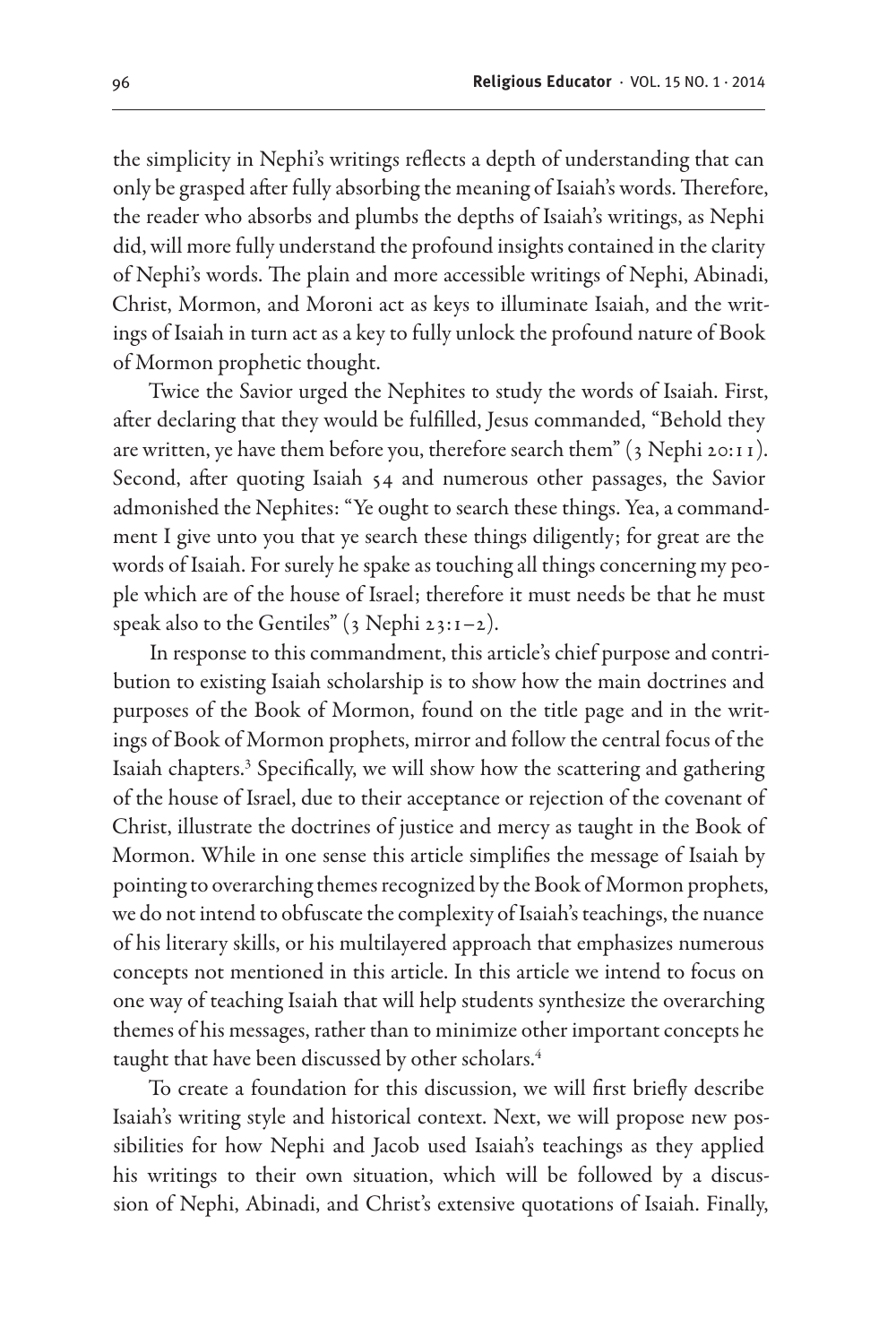illustrations of the connections between the major purposes of the Book of Mormon and the writings of Isaiah will illustrate the meaning and relevance of many of Isaiah's statements and demonstrate why Nephite prophets and the Savior found it so important to quote the writings of Isaiah.

#### **Writing Style**

President Packer's observation regarding the barrier of the Isaiah chapters raises several questions: Why is Isaiah so difficult? Is he deliberately challenging? Why does he use poetic parallelism rather than employ a more straightforward style like Nephi, who writes "mine own prophecy, according to my plainness; in the which I know that no man can err" (2 Nephi 25:7)?

In Isaiah's call to be a prophet, known as his "throne theophany,"5 he was given this instruction: "Go and tell this people—hear ye indeed, but they understood not; and see ye indeed, but they perceived not.6 Make the heart of this people fat, and make their ears heavy, and shut their eyes—lest they see with their eyes, and hear with their ears, and understand with their heart, and be converted and be healed" (2 Nephi 16:9–10; compare Isaiah 6:9–10). The New Testament references this Isaiah passage several times (see Matthew 13:10–15; Mark 4:12; John 12:37–41; Acts 28:25–28) and makes the statement one of consequence—*they* did not understand or perceive because *they* hardened their hearts and blinded their minds. Nephi makes a similar claim in the Book of Mormon, that by "looking beyond the mark" the Jews dulled their spiritual capabilities. Jacob explained, "They despised the words of plainness, and killed the prophets, and sought for things that they could not understand; . . . [therefore] God hath taken away his plainness from them, and delivered unto them many things which they cannot understand, because they desired it" ( Jacob 4:14).7 In other words, both Nephi and Jacob connected Isaiah's style of prophecy with the cultural background of the Israelites, created as a result of their desires, and called by Nephi "the manner of prophesying among the Jews" (2 Nephi 25:1).8 Nephi and Jacob did not emulate certain features of that manner of teaching in their own prophecies; nevertheless, they valued Isaiah's prophecies highly and testified that they came from the Lord.

Isaiah's poetic language does reveal great truths in profound ways to those willing to invest time, humility, and faith, even as it hides those truths from the spiritually immature.<sup>9</sup> As an additional challenge to the Nephites and to latter-day readers, Isaiah's similes and metaphors were often based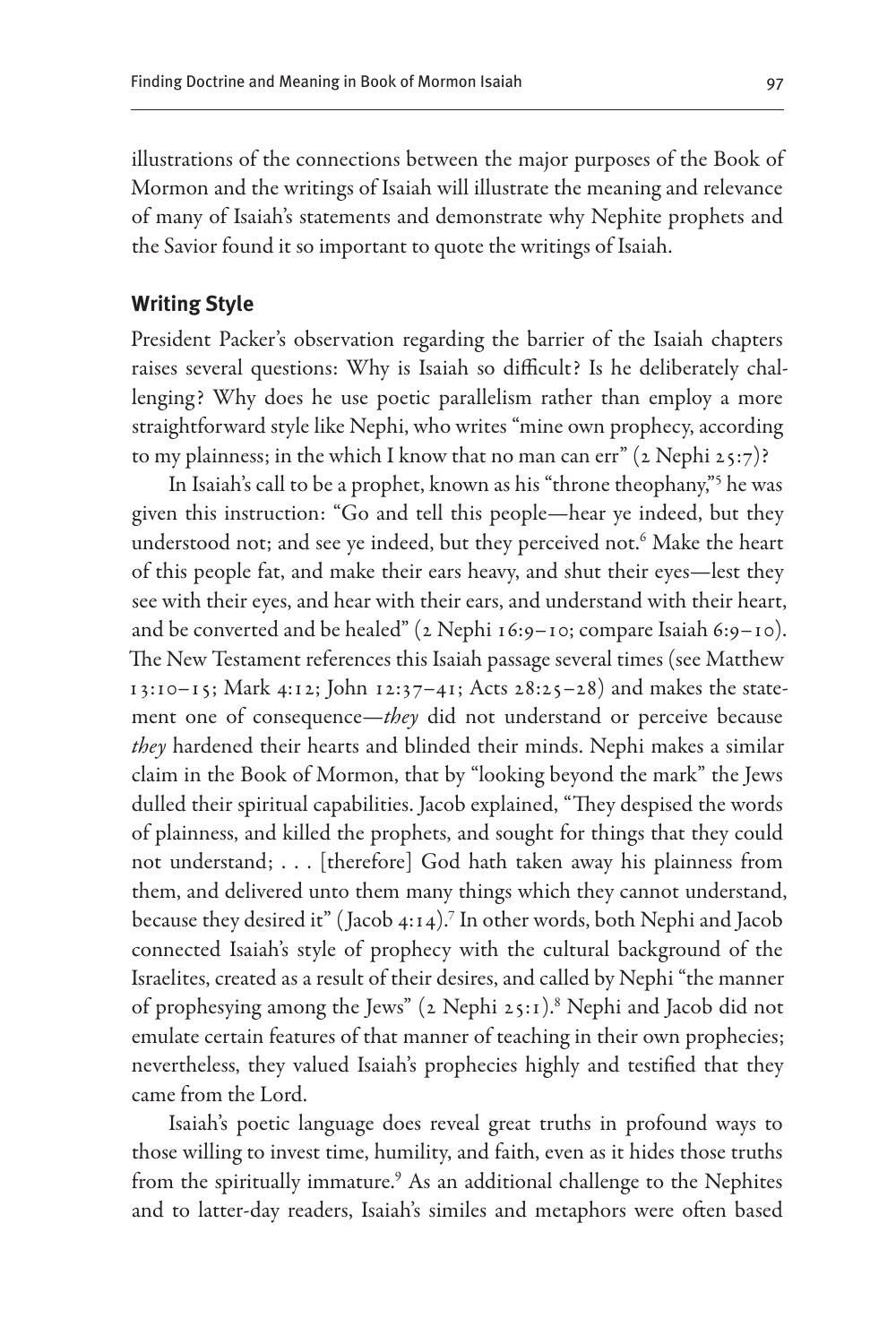in agricultural and geographical details that were no longer familiar to the Nephites and are not part of a modern understanding.

Isaiah's major poetic technique is the use of parallelisms—the repetition of a thought, idea, grammar pattern, or key word.<sup>10</sup> His writing is further characterized by its potential for multiple applications. This means that many of his prophecies had a historical fulfillment in his day, and others were fulfilled in future times—such as among the Nephites, and at the time of Jesus Christ—and some even have yet to be fulfilled, such as in the latter days at Christ's Second Coming.11 For example, after Nephi's extended quotation of the words of Isaiah in 2 Nephi 12–24, he proceeded to interpret and apply these words first to the Jews (2 Nephi 25:9–20), then to the descendants of Lehi (25:21–26:11), and then to the Gentiles in the latter days (26:12– 30:18). Although it may be helpful to understand each poetic device and each potential level of application for the Isaiah passages in the Book of Mormon, readers need not comprehend every simile, metaphor, allegory, poetic meaning, or application to find overarching themes and doctrines.

#### **Isaiah's Original Historical Context**

As a prophet who was given access to the kingly court of Judah, Isaiah regularly prophesied of the consequences of sin for Judah and other kingdoms and attempted to persuade those who would listen to return to faithful worship of the Lord. Isaiah's era included strife between the kingdoms of Israel (the northern kingdom) and Judah (the southern kingdom) during the reign of King Ahaz (c. 734 BC; see 2 Kings 16:5), King Hezekiah's religious and temple reform (c. 728 BC; see 2 Kings 18:4), the deportation of the northern kingdom of Israel by Assyria (c. 721 BC; see 2 Kings 17:23), and the siege of Jerusalem by the Assyrian King Sennacherib during the reign of King Hezekiah (701 BC; see 2 Kings 18:17). For example, Isaiah 7 (2 Nephi 17) mentions the plotting of the king of Israel and the king of Syria to replace King Ahaz of Judah with a puppet king who would join together with them against the Assyrian Empire (see 2 Kings 16; 2 Chronicles 28). The account assumes the reader is aware of the geopolitical crisis that led to this attempt and that Ahaz was a wicked king who wearied both Isaiah and the Lord with his refusal to seek a sign from God, as Isaiah instructed him to do. Because Ahaz would not follow Isaiah's counsel, the Lord provided his own sign; Isaiah prophesied of the birth of a child called *Immanuel*, literally "with us is God," indicating divine help (see Isaiah 7:14; 2 Nephi 17:14).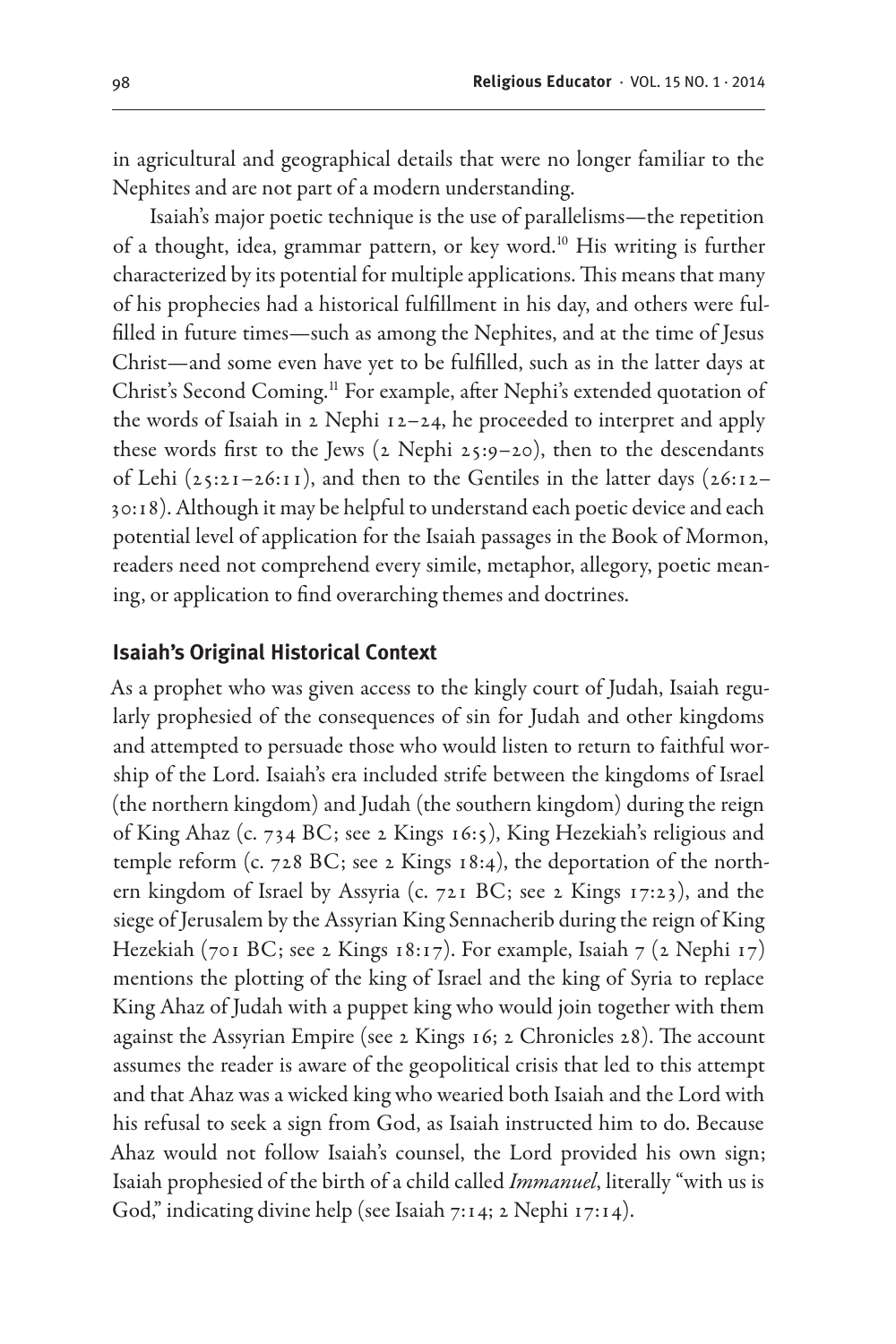Appreciating the historical, literary, and doctrinal background of Isaiah is useful in gaining deeper spiritual insights that then help us liken the scriptures to ourselves appropriately.12 Isaiah's words had meaning for the people of his day as well as for those of future time periods. For example, Isaiah likened Jerusalem to ancient Old Testament cities and "address[ed] them directly by name as actually *being* Sodom and Gomorrah."13 Nephi and Jacob, who understood the historical, literary, and doctrinal background of Isaiah's writings, could properly liken Isaiah's prophecies to their own people, thus providing an additional level of prophetic application. This background knowledge will help today's readers better understand the original purposes of ancient prophecies before they endeavor to apply them further.<sup>14</sup>

#### **Nephi's and Jacob's Introductory Context of Isaiah**

Nephi stated that he delighted in plainness and subsequently restated Isaiah's words in his own straightforward style, so why did he not simply move directly to his own clearly stated message? There appear to be at least three reasons for quoting Isaiah:

- 1. Because Lehi's descendants were a branch of Israel broken off and led away, Nephi saw Isaiah as their prophetic connection back to their homeland. Isaiah was their reassurance that they were natural branches of the "olive tree," the house of Israel—that they had not been forgotten—and that in the latter days they would be re-grafted into that original tree (see 1 Nephi 15:12–18; 21).
- <sup>2</sup> Nephi was following the time-honored prophetic pattern of ancient Israel, continued later in the New Testament and still today, of quoting an earlier prophet as an additional authority.15
- <sup>3.</sup> Nephi was showing later readers the scriptural context that provided his own clear understanding of true principles in order to enable them to gain the depth of understanding that he possessed.<sup>16</sup>

Nephi set the stage for his first quotation of Isaiah by citing clear prophecies about the "God of our fathers, . . . the God of Abraham, and of Isaac, and the God of Jacob" from the brass plates and by then explaining that Isaiah was writing to all the house of Israel ( $\iota$  Nephi 19:10–21). After explaining his reason for teaching from Isaiah (22–24), he quoted Isaiah 48–49. Nephi's choice to start with two chapters from the end of Isaiah's writings is instructive; Isaiah's later teachings include more descriptions of God's mercy and long-suffering love toward the house of Israel than his earlier teachings do.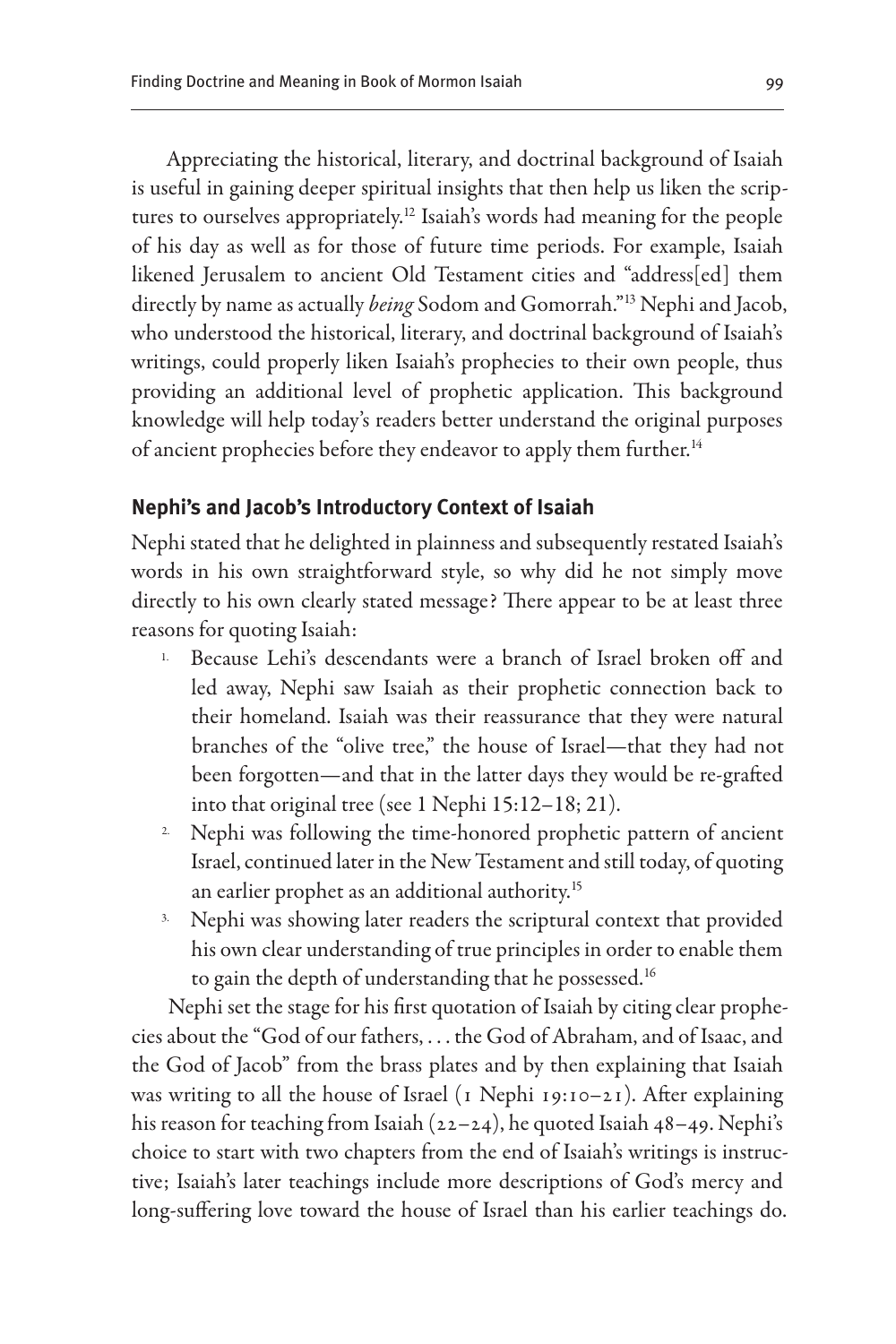These two chapters provided a hopeful final outlook for Nephi's people while describing their challenging departure from their homeland.<sup>17</sup> Subsequent to reading these prophecies concerning God's love for Israel and the servant who would gather his people, Nephi interpreted his quotation of Isaiah with an extended exposition on the destruction of the wicked, the preservation of the righteous, and how the Holy One of Israel would gather his people in the last days (see 1 Nephi 22:1–28). Nephi underscored his exposition on mercy by citing a familiar Mosaic passage:

A prophet shall the Lord your God raise up unto you, like unto me; him shall ye hear in all things whatsoever he shall say unto you. And it shall come to pass that all those who will not hear that prophet shall be cut off from among the people.

And now I, Nephi, declare unto you, that this prophet of whom Moses spake was *the Holy One of Israel*. (1 Nephi 22:20–21; emphasis added; see also Deuteronomy 18:15)

In commenting on Nephi's inclusion of Isaiah's writings in 1 Nephi 20–21, S. Kent Brown notes that the prophecies coincide with the difficulties that Lehi's family encountered in their wilderness experience. For example, passages from Isaiah mirror the description of their journey: they were "broken off and [were] driven out because of the wickedness of the pastors of my people" (1 Nephi 21:1; Isaiah 48:1) and "they thirsted not; he led them through the deserts; he caused the waters to flow out of the rock for them" (1 Nephi 20:21; Isaiah 49:21). From Nephi's point of view, Isaiah was speaking about him and his people.<sup>18</sup> It appears that Nephi sees in each of his quotations of Isaiah a direct application to his family's experiences: Lehi's throne theophany (see 1 Nephi 1:8; compare with 2 Nephi 16:1); the law and the word of God contained in the brass plates (see 1 Nephi 5:11–16; compare with 2 Nephi 18:20); the journey through the desert wilderness, which included famine, thirst, and fatigue that was mitigated by God (see 1 Nephi 16:35; 17:1–3; compare with 1 Nephi 20:20–21); his apocalyptic vision of Nephite apostasy, destruction of the wicked, and visitation by Christ (see 1 Nephi  $12-14$ ; compare with 2 Nephi  $13-14$ ); questions about God's vineyard and the re-grafting of Israel into the olive tree (see 1 Nephi 15:7; compare with  $2$  Nephi 15:1-4, 26); and the separation of the family into two warring clans (see 2 Nephi 5:5; compare with 2 Nephi 17:1, 6). These examples from the story of Lehi's family align with prophecies of Isaiah that Nephi quoted.

Jacob introduced his quotation of Isaiah in 2 Nephi 7–8 by explaining that he would quote from Isaiah because Isaiah's words speak of "things which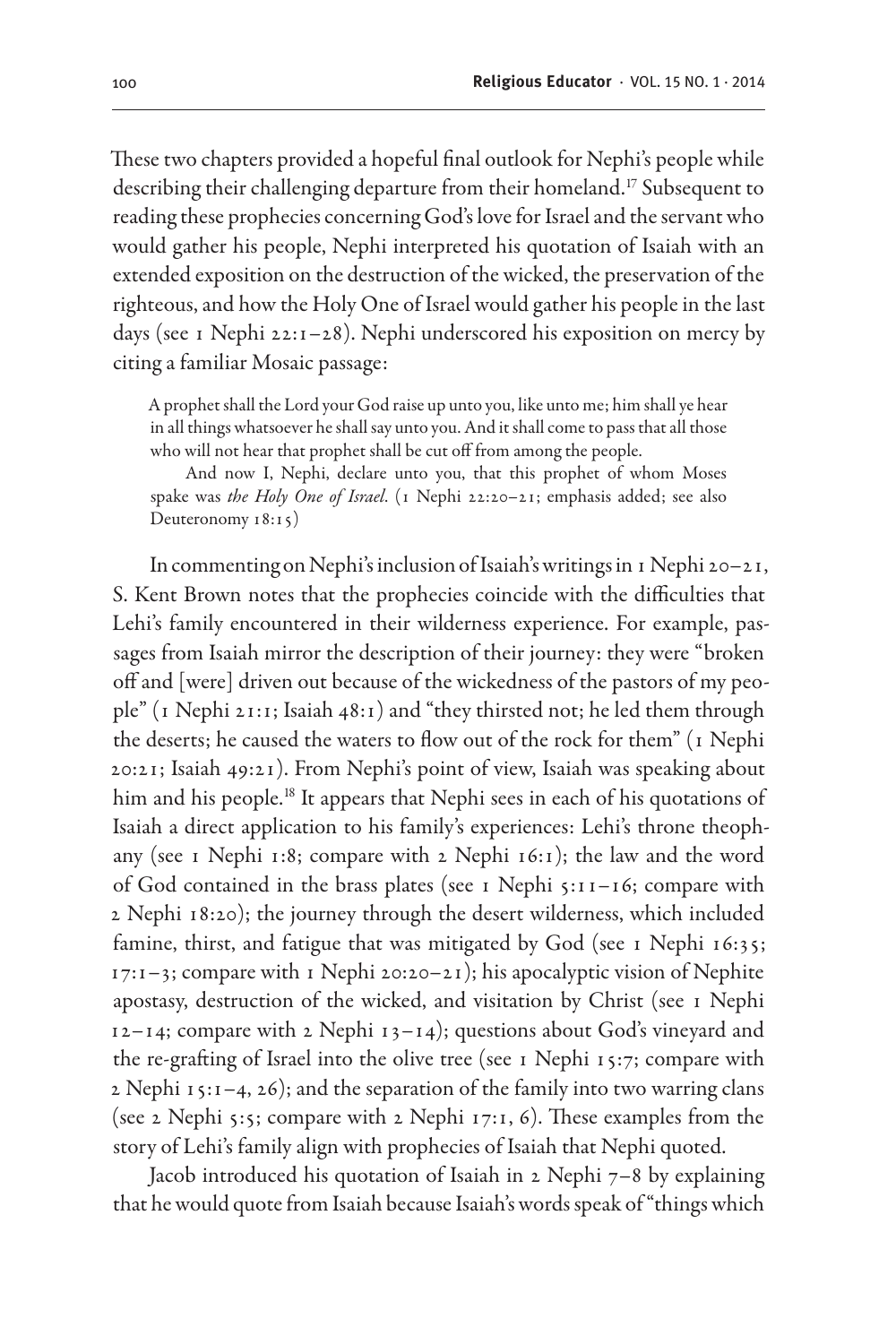

 Lehi and his family had access to the words of Isaiah on the plates of brass. Nephi declared that the words of Isaiah "shall be of great worth unto them in the last days; for in that day shall they understand them" (2 Nephi 25:8).

are, and which are to come . . . concerning all the house of Israel" (2 Nephi 6:4–5). According to Jacob, the future scattering and gathering of the house of Israel would be dependent upon their response to a "knowledge of their Redeemer" (2 Nephi 6:11), just as it had been anciently.<sup>19</sup> Following the death of Lehi and the separation of his descendants into two factions, Jacob quoted from Isaiah 50 regarding an unrepentant people and a willing servant (see 2 Nephi 7); from Isaiah 51, urging the Nephites to look back to the righteous progenitors of the covenant, Abraham and Sarah (see 2 Nephi 8:1–23); and from Isaiah 52:1–2, bidding Zion to rejoice in her future redemption (see 2 Nephi 8:24–25). Jacob applied Isaiah's teachings first to the Nephites, as warnings and prophecies for them specifically, then to the Jews generally, and then to all the house of Israel.

It appears that Jacob understood that the Nephites were following the same tragic pattern as the Israelites in the Holy Land. The death of Solomon precipitated the breakup of the united kingdom of Israel into northern and southern polities, just as the death of Lehi brought about the separation of the family into Nephites and Lamanites. The unrepentant people could be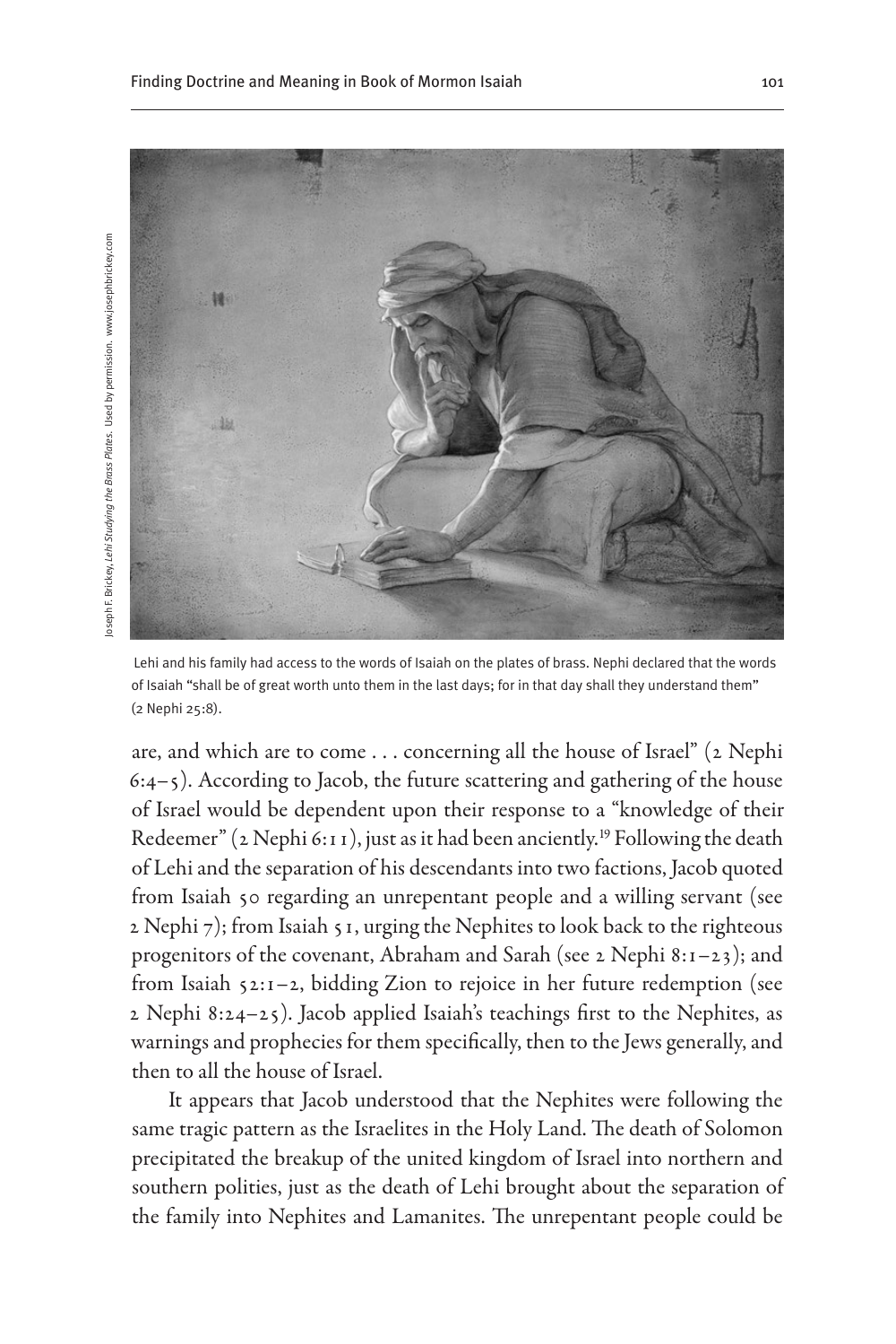likened to those of the northern kingdom (see 1 Kings 12:20, 25–28) and the Lamanites (see 2 Nephi 5:5–8, 20–25). The willing servant most likely symbolizes Christ and his prophets but could also have initially symbolized the people in the southern kingdom and the Nephites ( $2$  Nephi  $7:1-9$ ).<sup>20</sup> The historical devastation of the northern kingdom by Assyria and the prophetic pronouncement regarding the demise of the southern kingdom by Babylon (2 Nephi 6:8) were part of Jacob's cultural inheritance. He therefore taught Isaiah's words to prevent the same captivity and destruction from occurring to his people. Jacob also knew from Nephi's apocalyptic vision (see 1 Nephi 12) about the eventual apostasy and destruction of the two nations springing from Lehi. At about the time the southern kingdom of Judah was taken into captivity and scattered, Lehi's family had been led away to a new promised land.<sup>21</sup> The two Israelite kingdoms had become deaf to the messages taught by their prophets and did not understand the promise of a Savior, just as both the Lamanites and the Nephites would eventually become deaf to the message of the gospel.

By quoting Zenos's allegory of the olive tree, Jacob answered a question of supreme importance to both the house of Israel in general and to him and his future posterity specifically, as a branch of that house: "How is it possible that these, after having rejected the sure foundation, can ever build upon it, that it may become the head of their corner?" (Jacob 4:17). As phrased by Elder Jeffrey R. Holland, the central theme of this allegory and the answer to Jacob's question is the *at-one-ment*: returning, repenting, and reuniting.<sup>22</sup> Jacob used the cultural and historical heritage found in Isaiah's prophecies and Zenos's allegory to give context to his people's current situation, to call them to repentance, and to reassure them that God's plan provided for their future redemption.

# **Nephi's Large Quotation of Isaiah: Covenants, the House of Israel, and Christ**

One explanation for the whole chapters and passages of Isaiah interspersed throughout certain parts of the Book of Mormon is that Isaiah's messages resonated with the Nephites as they likened his words to themselves and looked forward to the prophecies' further fulfillment in the latter days. Moroni clearly states that the Book of Mormon "is to show unto the remnant of *the house of Israel* what great things the Lord hath done for their fathers; and that they may *know the covenants of the Lord*, that they are not cast off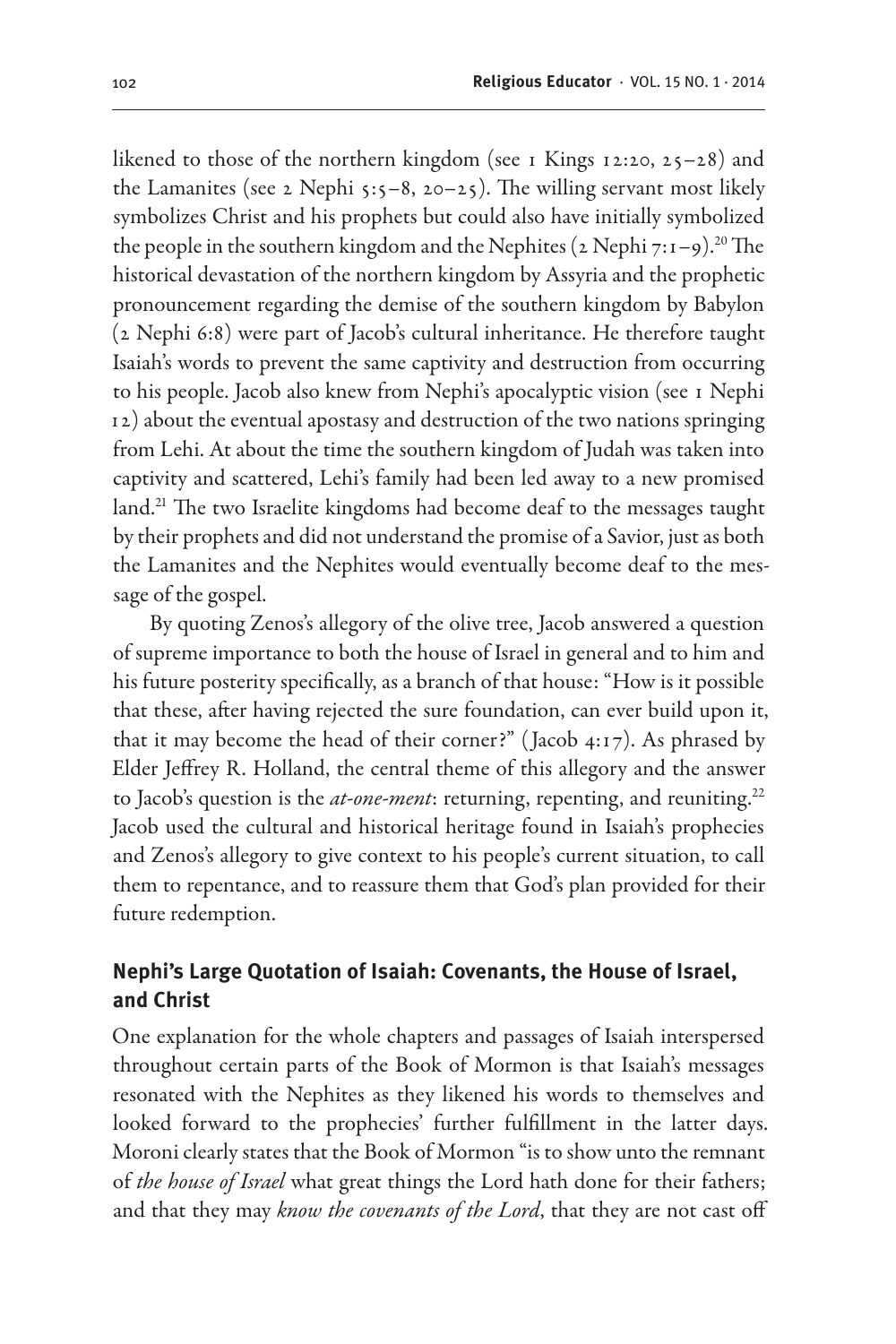forever—And also to the convincing of the Jew and Gentile *that jesus is the christ, the eternal god, manifesting himself unto all nations*" (Book of Mormon title page, emphasis added).<sup>23</sup> In accordance with this declaration, the Lord focused the authors and compilers of the Book of Mormon on two fundamental themes:  $(i)$  the house of Israel, and  $(i)$  the covenant of Christ, often referred to as the Abrahamic covenant.<sup>24</sup>

Nephi's introduction of his long quotation from Isaiah in 2 Nephi 11 identifies that these themes—types and shadows of Christ and the covenants of the Lord with the house of Israel—are important to him. It also underscores the overall themes of the Book of Mormon (see 2 Nephi 11:4-5). Nephi deliberately chose to quote passages from Isaiah that would focus on the house of Israel and the Abrahamic covenant.<sup>25</sup>

We have found that if a teacher identifies the main focus of the passages quoted by Nephi and Jacob, Isaiah becomes a more readable and understandable text for students. Jacob's introductory quotation of Isaiah early on sets the stage: "Hearken unto me, ye that follow after righteousness. Look unto the rock from whence ye are hewn, and to the hole of the pit from whence ye are digged. Look unto Abraham, your father, and unto Sarah, she that bare you; for I called him alone, and blessed him" (2 Nephi 8:1–2). Almost all of the quotations from Isaiah can be understood as flowing from the covenant made with Abraham and Sarah, focusing on the consequences of obedience or disobedience to that covenant. Obedience brings gathering and illustrations of the doctrine of mercy, whereas disobedience brings scattering and the doctrine of justice. Isaiah's metaphors and similes emphasize and repeat these themes.<sup>26</sup>

The importance of understanding the central themes in Nephi's use of Isaiah cannot be overstated. Modern readers are typically comfortable with the concepts of justice and mercy, especially when understood as a loss or addition of spiritual blessings, but are often less familiar with the powerful concepts of punishment, destruction, or the scattering and gathering of Israel. When Isaiah warns of punishment, destruction, and scattering, he is teaching what modern readers understand as justice, or the idea that sins cause a loss of both spiritual and temporal blessings. When he speaks of gathering, he is referring to what modern readers understand as mercy, or the spiritual and physical blessings that come through repentance and obedience because of the Atonement of Jesus Christ. In accordance with this ideology, the Book of Mormon repeats the phrase "prospering" to denote mercy, or blessings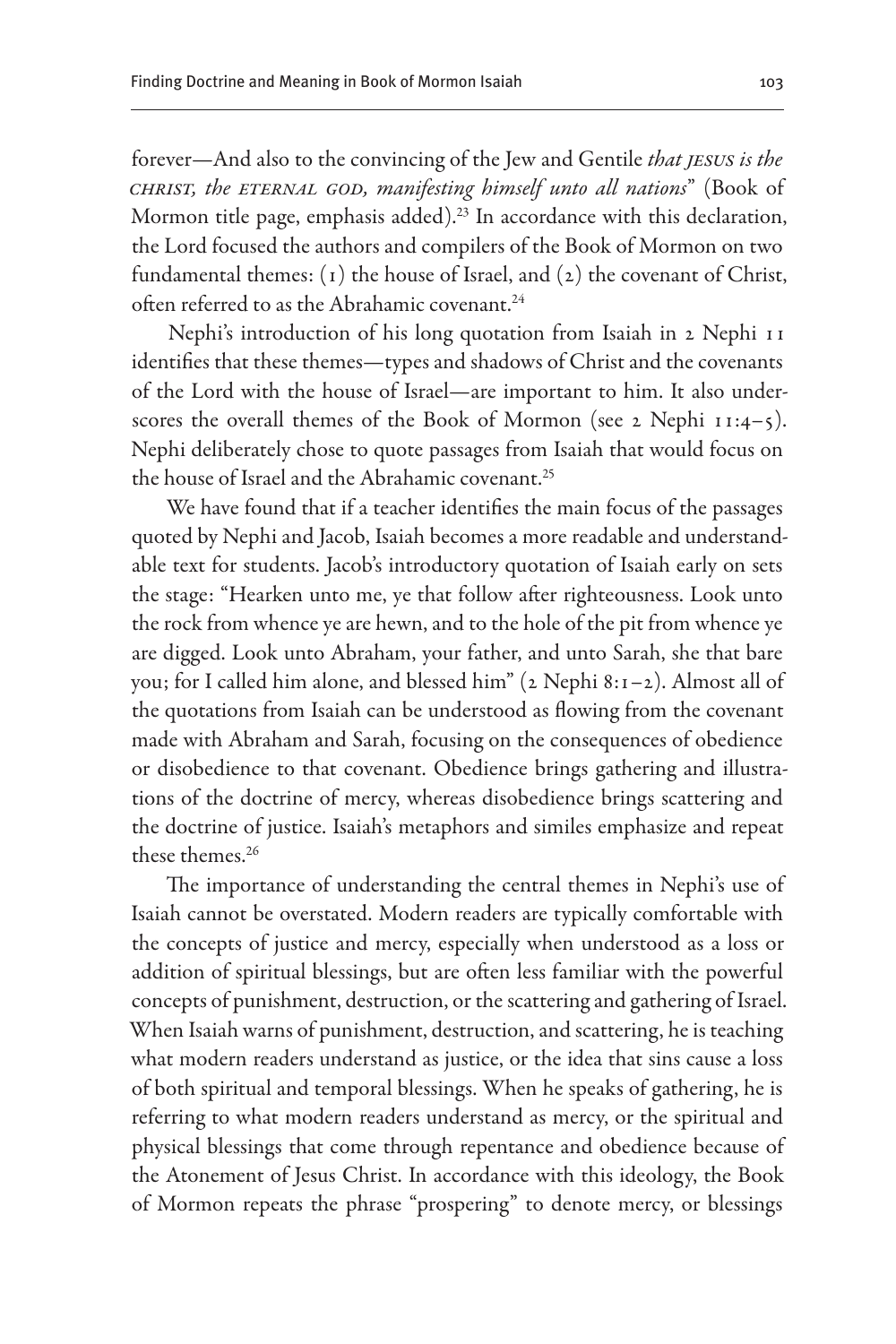from God. The most important warning in the Book of Mormon is against being "cut off" from the Spirit and left to one's own strength, denoting justice and punishment (see 2 Nephi 1:20, 4:4; Alma 9:13, 36:30, 37:13, 38:1; Ether 2:15). Thus the following terms are generally linked together: scattering, punishment, being cut off, justice; and gathering, blessings, prospering, mercy.27 In the writings of Isaiah and Nephi, these principles and doctrines have meaning through a covenant relationship, and have power because of the Atonement of Jesus Christ. A similar focus on the power of covenants centered in Christ continues later in the Book of Mormon through the teachings of Abinadi and Christ.

## **Abinadi's Use of Isaiah's Words**

Abinadi also used Isaiah's words to preach of Christ and covenants. He was called two times to cry repentance to apostate Nephites living in the land originally settled by Lehi's son Nephi. Interestingly, the wicked priests of King Noah began to cross-examine Abinadi by quoting a passage of Isaiah (see Mosiah 12:21–24; Isaiah 52:7–10). They ask, "What meaneth the words which are written, . . . How beautiful upon the mountains are the feet of him that bringeth good tidings; that publisheth peace?" (Mosiah 12:20–21). Some of the implications of Nephite history and this question are their view that

- 1. The priests have the scriptures with them and are aware of Isaiah's teachings (see Mosiah 12:20–21).
- 2. They believe they are living in the "promised land" settled by Nephi (see Omni 1:27; Mosiah 9:3).
- 3. They believe they are worshipping in a temple that is even more beautiful than when Nephi originally built it (see Mosiah 11:10–11).

From their point of view, Abinadi's message to them should have been glad tidings rather than a condemnation of their king, a call to repentance, and a prophetic warning of bondage and destruction (see Mosiah  $12:21-24$ ).<sup>28</sup> Abinadi responded to their interrogation by teaching the Ten Commandments and quoting Isaiah's messianic promise before finally addressing their initial question (see Mosiah 15:10–18).<sup>29</sup> Abinadi's quotation of Isaiah's "Song of the Suffering Servant" (Mosiah 14; Isaiah 53) and explanation of the "how beautiful upon the mountains" passage both reflected the promise of gathering and great blessings to those who would come to Christ and testify of him—they "declare his generation" and become "his seed" (see Mosiah 14,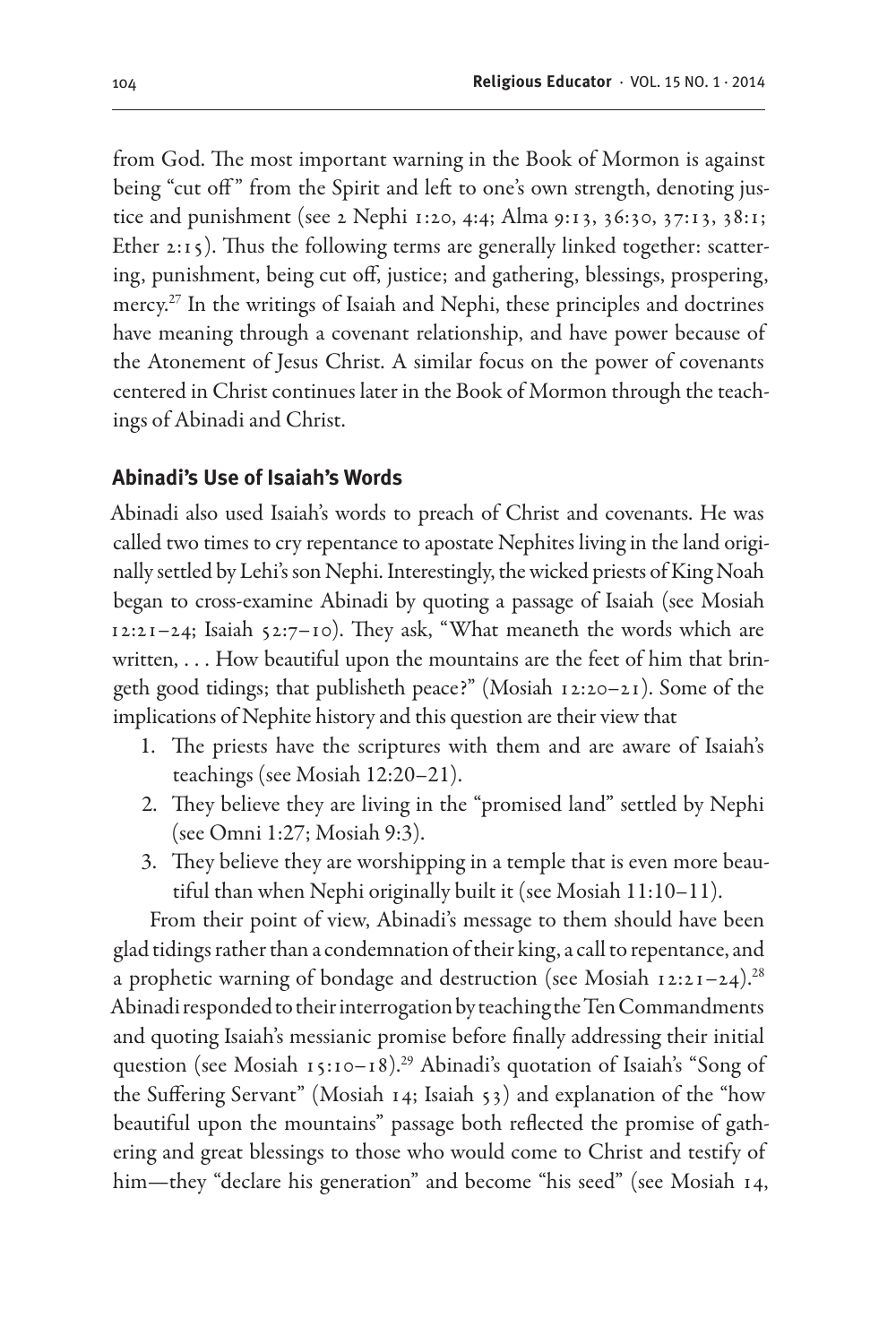12:21; 15:10–18; Isaiah 53). Noah's priests, with the exception of Alma, did not fit this designation.

# **Christ's Use of Isaiah's Words**

The risen Christ promised the Nephites that the words of Isaiah would be fulfilled, associating them with the fulfilling of the covenant—meaning the Abrahamic covenant—which promises both a spiritual gathering through knowledge of Christ and a temporal gathering to a promised land (see 3 Nephi 20:11–14). Christ encouraged the Nephites to put on the power and authority of the priesthood (see 3 Nephi 20:36; D&C 113:8) and promised redemption to those who would make covenants by his authority and testify of him (see 3 Nephi 20:36–40). Christ promised a sign in the latter days that would indicate the beginning of the fulfillment of Isaiah's words and the fulfilling of the covenant. The sign prophesied was the coming forth of the Book of Mormon, "a great and a marvelous work" (see 3 Nephi 21:9; Isaiah 29:14), accomplished by a servant of God—interpreted in latter days as Joseph Smith—whose reputation and life would be marred for his efforts (see 3 Nephi 21:10; Isaiah 52:14). Christ called the writings of the Book of Mormon *his* words and warned that all who rejected them would be cut off from the covenant family (see 3 Nephi 21:11; emphasis added). Christ concluded his quotation of Isaiah with an entire chapter promising phenomenal growth in the latter days and requiring that the "gospel tent" of Zion be enlarged (see 3 Nephi 22:1-3; Isaiah 54:1-3)—he also included Isaiah's prophecies that righteousness would be established as the norm and that Christ's children would prosper against their enemies (see 3 Nephi 22:13–17; Isaiah 54:13–17).

# **Illustrating Isaiah**

The four illustrations provided below are designed to assist students in better understanding the Isaiah chapters by:

- 1. Presenting general themes of Isaiah in the Book of Mormon;
- 2. Connecting themes of the Book of Mormon as a whole to central names in Isaiah's writings;<sup>30</sup>
- 3. Demonstrating how the concepts of scattering and gathering, based on the Abrahamic covenant and centered in Christ, are central to the Isaiah chapters;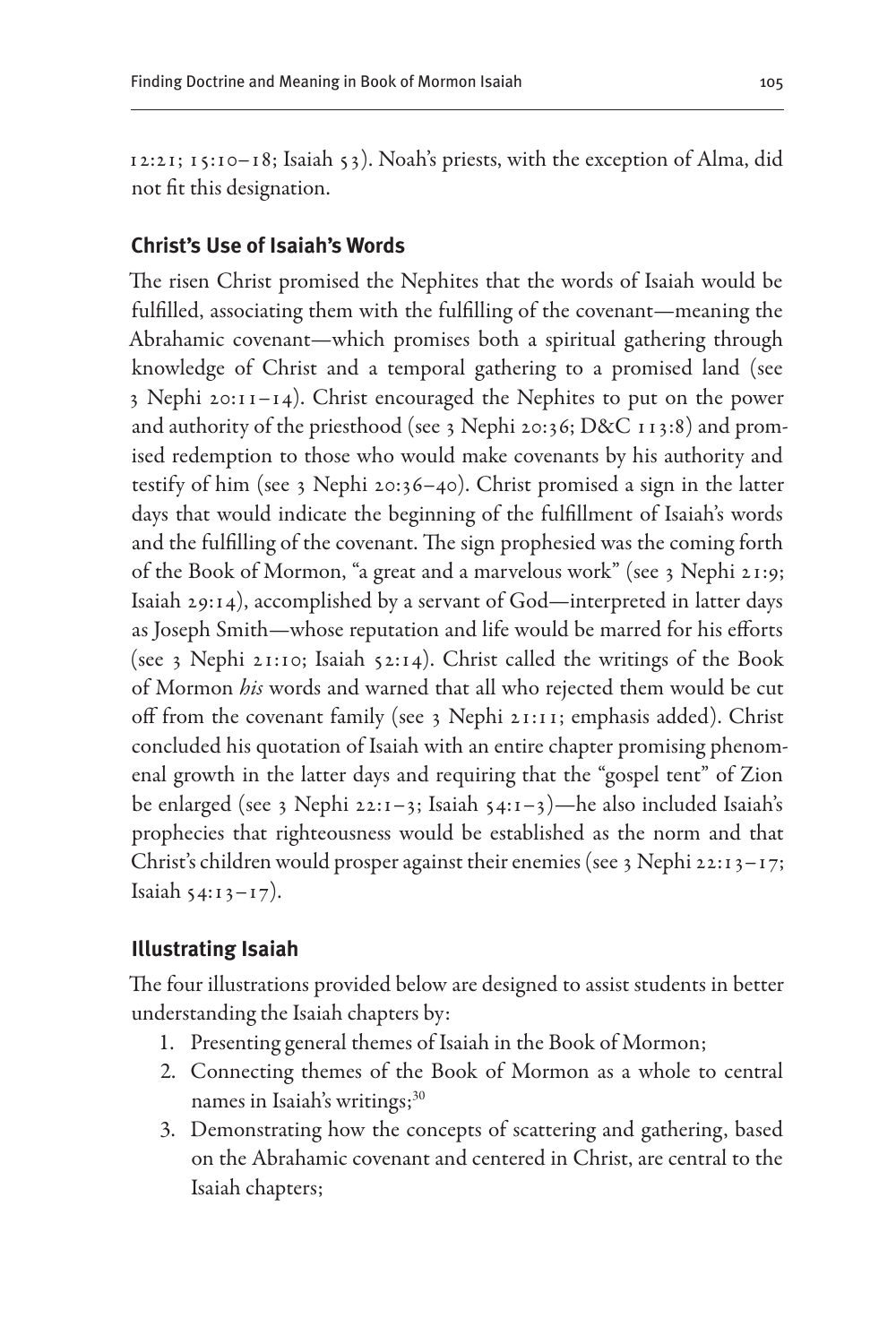4. Providing detailed examples from the Isaiah chapters in order to demonstrate how specific phrases from the Isaiah chapters can be understood when they are placed in a context of the main themes of the Book of Mormon. The fourth illustration should provide sufficient examples for students of the Isaiah chapters, enabling them to view those passages within this framework.

#### *Figure 1*

Figure 1 shows that the Book of Mormon's basic message, according to the title page, centers on the covenant of the Lord. Latter-day Saint students recognize this as the gospel covenant that was given to those who sustained Heavenly Father's plan in the council in heaven.<sup>31</sup> The Book of Mormon teaches that the covenants promise the raising up of one who is like unto Moses and who was identified by Nephi as the Holy One of Israel (see 1 Nephi 22:20–21). The consequences of individual acceptance or rejection of Jesus Christ and his covenant are exemplified in the principles of scattering and gathering and in the doctrines of justice and mercy. Scattering is the consequence of sin, and its results are judgment and justice, or being cut off from the Spirit. Gathering is the result of obedience or repentance and brings forth cleansing and mercy, or as the Book of Mormon explains it, "prospering." See 1 Nephi 2:20 for the first of many examples of this term or see 1 Nephi 13:20 for the phrase "prosper in the land."

| <b>PATH OF REJECTION</b> | <b>PATH OF ACCEPTANCE</b> |
|--------------------------|---------------------------|
| Sin                      | Obedience/Repentance      |
| Judgements/Justice       | Cleansing/Mercy           |
| <b>Scattering</b>        | Gathering                 |
| Cut off from the Lord    | Prosper in the land       |

#### **themes Covenants of the Lord The Holy One of Israel/Jesus Christ**

Fig. 1: General Themes of Isaiah in the Book of Mormon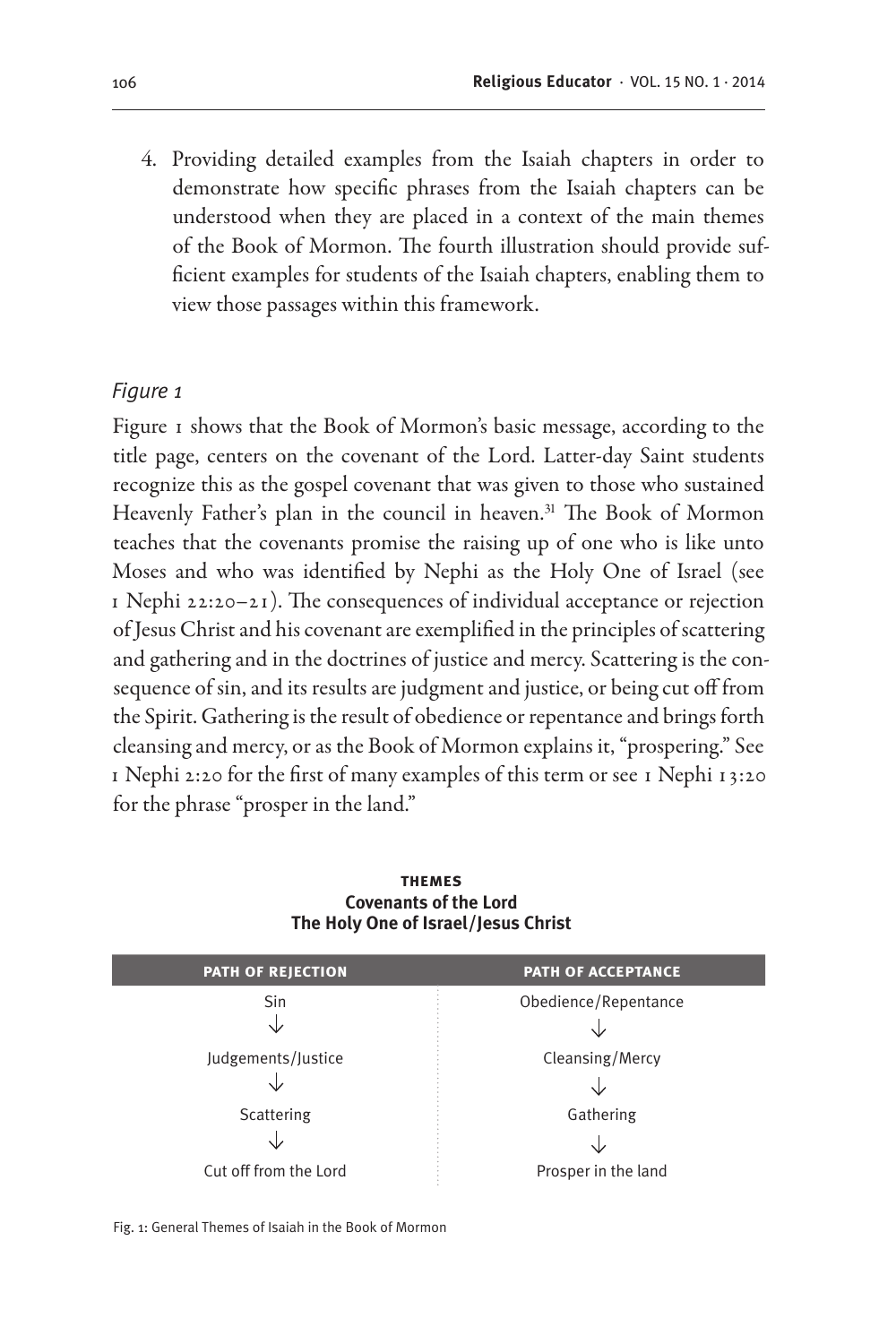## *Figure 2*

Figure 2 displays the main themes of both the Book of Mormon in general and of the Isaiah chapters specifically. Isaiah declared, "Behold, I and the children whom the Lord hath given me are for signs and for wonders in Israel from the Lord of Hosts, which dwelleth in Mount Zion" (2 Nephi 18:18). Isaiah's name—meaning "Jehovah is salvation"—reflects the covenant of salvation made with the house of Israel, given to their progenitors Abraham and Sarah, and called the Abrahamic covenant. Isaiah's name serves as a reminder to all people that the covenant provides for the salvation of mankind as a result of the coming of Immanuel (meaning "God with us")—or the Holy One of Israel, referring to the condescension of the Son of God.

The principles of scattering and gathering illustrate the doctrines of justice and mercy that are denoted in the prophetic naming of Isaiah's two sons, Maher-shalal-hash-baz—literally meaning "speed, spoil, hasten, plunder," or that destruction is imminent—and Shearjashub—meaning "a remnant shall return." Maher-shalal-hash-baz's name foreshadowed the coming of

| <b>PATH OF REJECTION</b>                                            | <b>PATH OF ACCEPTANCE</b>                          |
|---------------------------------------------------------------------|----------------------------------------------------|
| Justice                                                             | Mercy                                              |
|                                                                     |                                                    |
| Scattering                                                          | Gathering                                          |
|                                                                     |                                                    |
| Maher-shalal-hash-baz<br>[means "speed, spoil,<br>hasten, plunder"] | Shearjashub<br>[means "a remnant<br>shall return"] |
| Judgments                                                           | Repentance, cleansing                              |
|                                                                     |                                                    |
| Cut off                                                             | Prosper                                            |
|                                                                     |                                                    |
| <b>BABYLON</b>                                                      | ZION                                               |
|                                                                     |                                                    |

**names and terms** Isaiah [means "Jehovah is salvation"] Abraham and Sarah [recalls the Abrahamic covenant] Immanuel [means "God with us"]

Fig. 2: Isaiah's Names and Terms Highlighting Book of Mormon Themes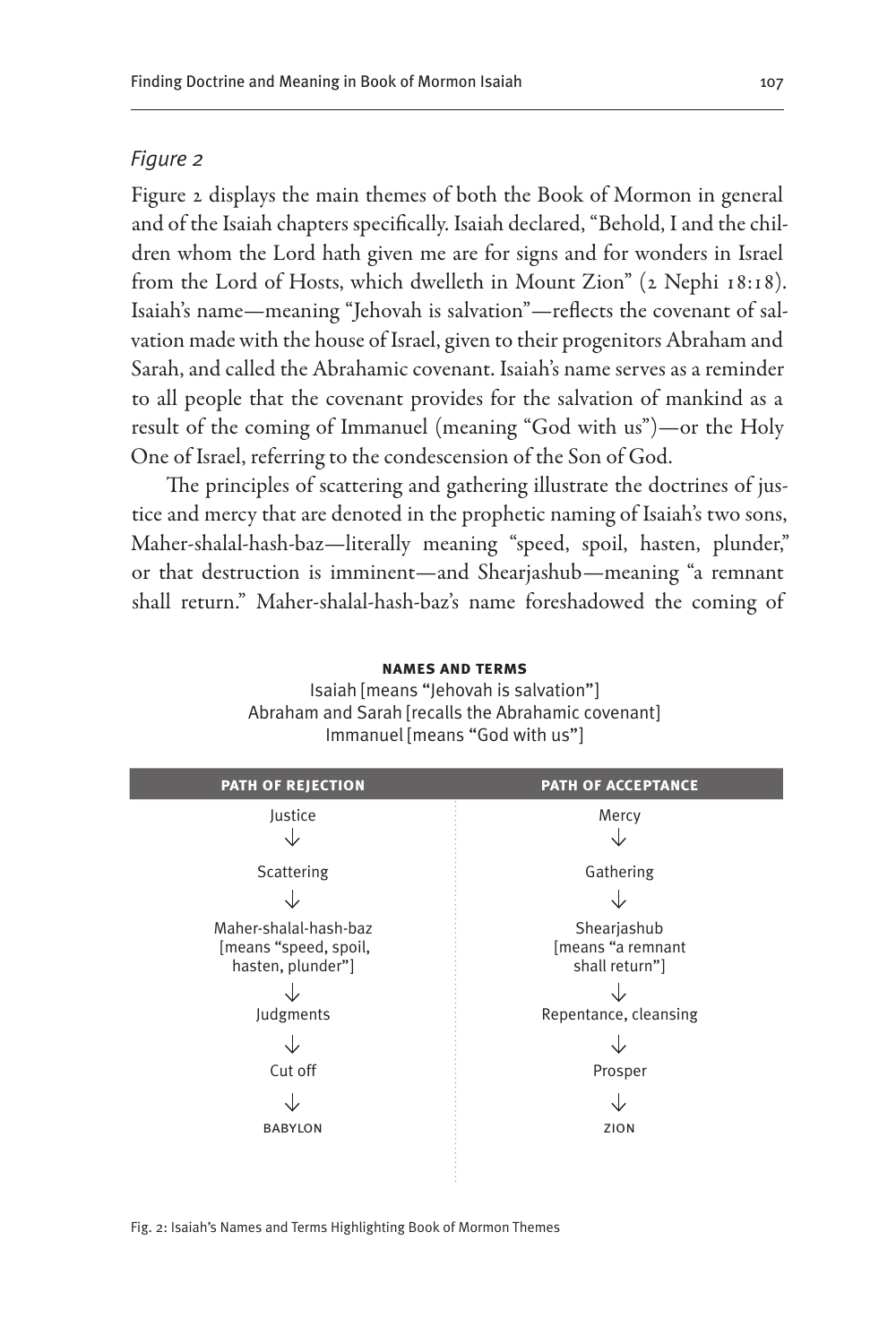conquerors to take captive and scatter the northern and southern kingdoms because they had rejected the covenant as it was manifested through the rituals of the law of Moses and taught by the prophets. Shearjashub's name, seen on the opposite side of the illustration, prophesied that those who repented and returned to the covenant would be preserved and would receive the joy, comfort, and security of Zion. Since Isaiah knew that most of the house of Israel would reject the covenant, he prophesied that the wickedness of his era would result in the scattering of Israel and captivity to Assyria and Babylon symbols of Satan's kingdom. The prophecy of the return of Israel inherent in Shearjashub's name was partially fulfilled when a portion of the Israelites were allowed to return to Jerusalem seventy years after being deported to Babylon. Nephite prophets interpreted Isaiah's words to mean that another "return" or gathering would occur in the last days, when the house of Israel would be prepared to accept the covenant provided by Christ and thus enjoy the blessings of Zion, the kingdom of God (see 2 Nephi 25:16–17).

The themes of justice and mercy support the purposes of the Book of Mormon as demonstrated by their centrality in the passages of Isaiah that are quoted in 2 Nephi. Following Hebraic literary form, the meaning of Isaiah's poetic writings can be found in the balance of these two themes. Thus the central principles found in Nephi's large quotation of Isaiah are not located at the beginning or end of that section, as modern readers might anticipate. Rather, the cardinal principles are found in the center point of 2 Nephi 12–24, in 2 Nephi 18, and supporting concepts are found at the beginning and end. These supporting concepts expand outward from the essential, central concept—the acceptance or rejection of the covenant with Christ—leading to mercy or justice.

This centrality and balance is demonstrated in the following illustration of the thematic structure of 2 Nephi  $12-24$ .<sup>32</sup> It should be noted, however, that there are too many blocks of material in these chapters that do not fit the chiastic structure illustrated below to be defined as a true chiasm. They are shown here in this form primarily to serve as a modern teaching tool, rather than to indicate how they would have been viewed anciently.

#### *Figure 3*

As can be seen in figure 3, the promise of Christ is the message at the center of the Isaiah chapters, found in 2 Nephi 18 (letter G). Israel's scattering hinged on its rejection of Christ, or Immanuel,<sup>33</sup> and was prophesied in the divinely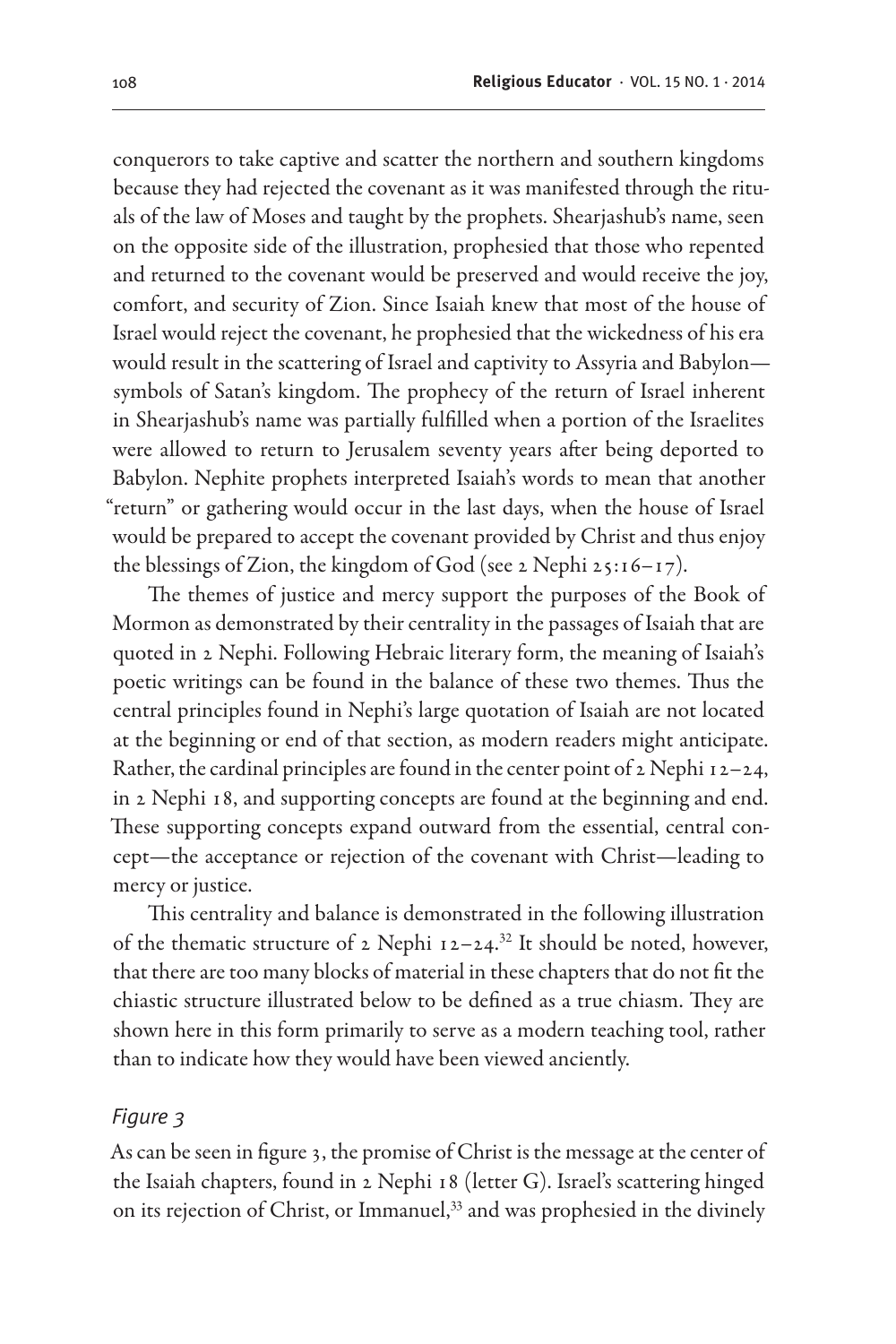mandated name Maher-shalal-hash-baz (see 2 Nephi 18:3). This is the most important warning found in the Book of Mormon: rejecting Christ brings the penalty of being cut off spiritually from the Lord (in italics in figure 3). The principle found immediately next to that of scattering—in chapters 17 and 19 (letters F and F′)—is mercy, that all who believe in Christ (Immanuel) will be gathered (in roman text in figure 3). This concept is represented by the name Shearjashub. Isaiah's writings about scattering and gathering, or justice and mercy, ripple out from the center point of Nephi's large quotation, demonstrating the beautiful balance of Isaiah's writing.

#### **Thematic Balance of 2 Nephi 12–24**

 **A 12—**The latter-day gathering to the temple during the millennial reign of Christ, connected to the destruction of the wicked

**B 13—***Kingdom of Judah and Jerusalem punished for their wickedness and pride*

**C 14—**Zion to be redeemed in the last days

**D 15-An ensign will be lifted up in Zion in the last days<sup>34</sup>** 

**E 16—***Those who reject Isaiah's message will be destroyed*

**F 17—**Christ will be born of a virgin (names: Immanuel and Shearjashub)

G 18—Seek after the Lord (names: Immanuel *Maher-shalal-hash-baz*)

**F' 19—**A child (Christ) will be born

**E' 20—***Hard–hearted Assyria will be destroyed*

**D' 21—**An ensign will be raised in Zion in the last days

**C' 22—**During the millennium, all will be able to dwell with the Lord

**B' 23—**Babylon will be punished and destroyed for its wickedness and pride

**A' 24—**Israel will be gathered and enjoy millennial rest, connected to the destruction of the wicked

Fig. 3: Thematic Balance of 2 Nephi 12–2435

#### *Figure 4*

Comprehending the overarching themes in this block helps the student find meaning in the details of Isaiah's poetic voice. Figure 4 illustrates brief quotations from each of the Isaiah chapters provided by Nephite prophets and Christ. These passages demonstrate how the themes of (1) Christ/Immanuel,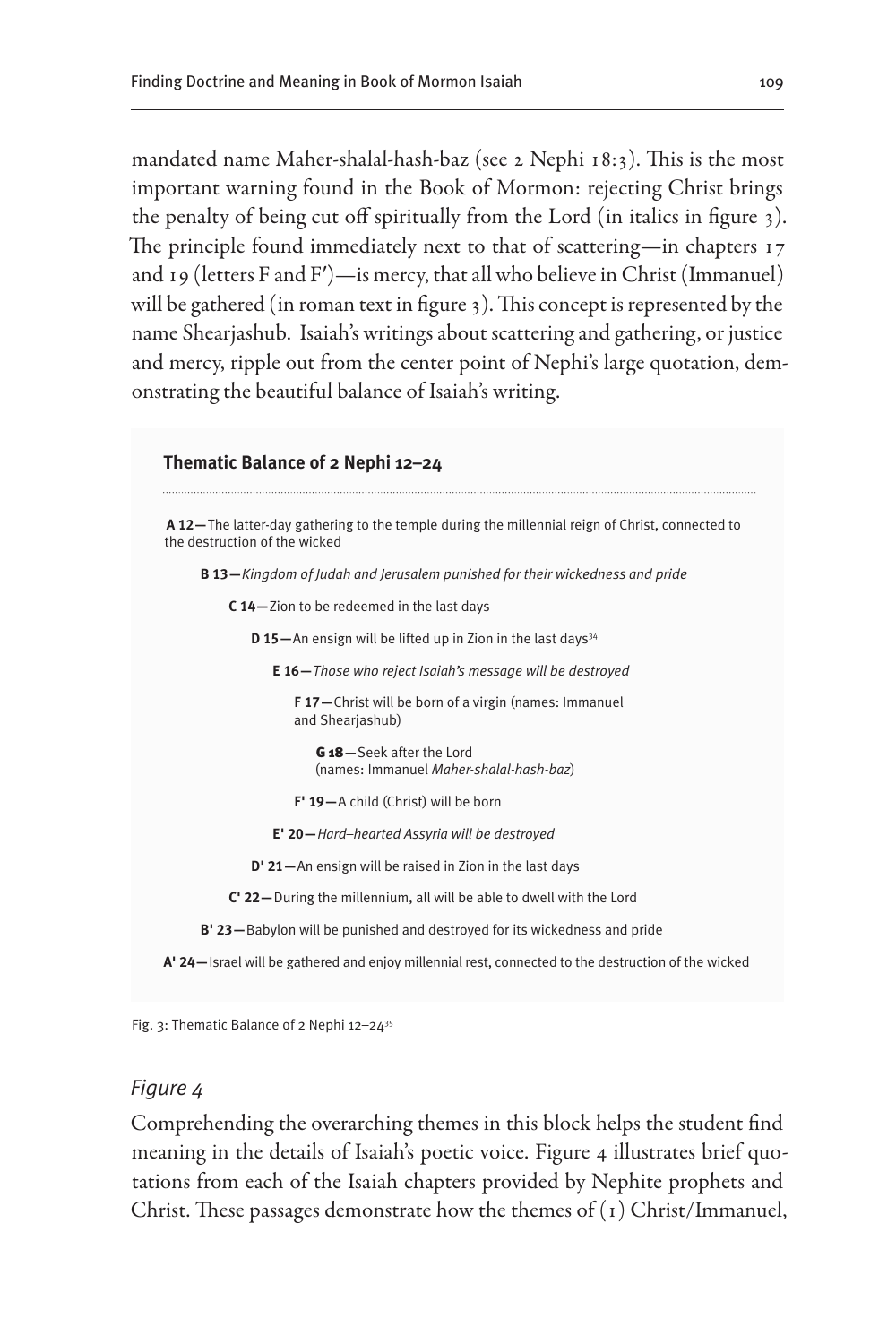(2) faithfulness/disobedience to covenants, (3) scattering/justice, and (4) gathering/mercy dominate the teachings of Isaiah that were included in the Book of Mormon. Throughout the writings quoted by Nephi, Isaiah teaches that all must be faithful to their covenants with Christ, and that justice and scattering or mercy and gathering center on their acceptance or rejection of Him. By reviewing these examples, the rest of the details in the chapters may become clearer. The Isaiah chapters in 1 and 2 Nephi, Mosiah, and 3 Nephi can be presented by the teacher, or studied by the student, as a well-balanced whole rather than as disjointed segments that do not relate to each other. Although the passages below lack a full context, we have attempted to quote a sufficient amount of the text so that the reader can see how the above principles are illustrated. The reader can then put the phrases back into the full context of the pericope and see that this is the main point Isaiah was teaching.

To students, what may at first appear in the Isaiah chapters to be a bewildering mix of disconnected detail in reality works together thematically to testify of the importance of the Abrahamic covenant that leads to a Zionlike state of joy. Each of the causes and results in the references listed under scattering and gathering (in the illustration above) is taken directly from the teachings of Isaiah quoted in the Book of Mormon. For example, phrases using words such as divorce, orphaning, apostasy, and captivity fall under scattering; and concepts such as marriage, status as a child, liberation, and return or restoration fall under gathering. Isaiah's use of names and entities such as Babylon and Assyria symbolize the worldly kingdom of Satan. In contrast, Zion symbolizes God's kingdom. These polar opposites portray the dichotomy between misery and joy that Book of Mormon prophets teach with plainness and simplicity. Isaiah describes both the consequences of abominable behaviors and the promised blessings of righteousness, under the Abrahamic covenant. Although many of the warnings of Isaiah may appear harsh to the modern student, they are necessarily strong in order to sufficiently warn the wicked, as well as to prepare the reader for the sublime description of the blessings that come to the righteous. The punishments of the wicked are as one side of a coin, balanced by the blessings of the righteous on the other side of the coin. The promised blessings lack power without the balancing strength of the punishments.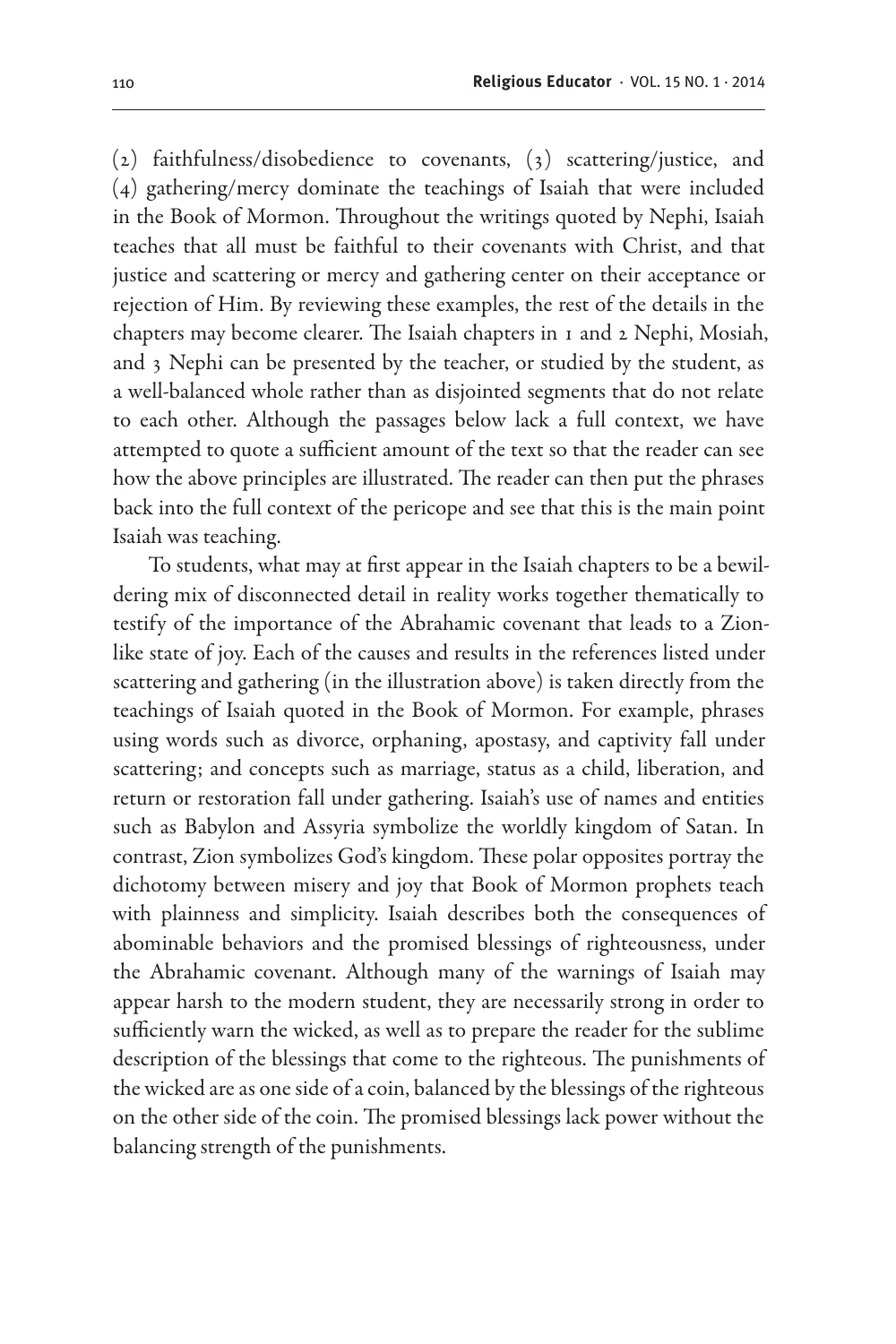#### **Sin, Scattering, Cutting Off, and Justice**

- O that thou hadst hearkened to my commandments—then had thy peace been as a river, and thy righteousness as the waves of the sea. Thy seed also had been as the sand; . . . his name should not have been cut off nor destroyed from before me. (1 Nephi 20:18–19)
- For your iniquities have ye sold yourselves. . . . [Ye] walk in the light of your fire and in the sparks which ye have kindled. This shall ye have of mine hand—ye shall lie down in sorrow. (2 Nephi 7:1, 11)
- Awake, awake, stand up, O Jerusalem, which hast drunk at the hand of the Lord the cup of his fury—thou hast drunken the dregs of the cup of trembling wrung out. (2 Nephi 8:17)
- Their land is also full of idols; they worship the work of their own hands. . . . And the mean man boweth not down, and the great man humbleth himself not, therefore, forgive him not. O ye wicked ones, enter into the rock, and hide thee in the dust, for the fear of the Lord and the glory of his majesty shall smite thee. (2 Nephi  $12:8-10$
- For Jerusalem is ruined, and Judah is fallen, because their tongues and their doings have been against the Lord, to provoke the eyes of his glory. The show of their countenance doth witness against them, and doth declare their sin to be even as Sodom. . . . Wo unto their souls, for they have rewarded evil unto themselves! . . . They shall eat the fruit of their doings. (2 Nephi 13:8-10)
- They understood not;  $\dots$  they perceived not.  $\dots$  [therefore] cities be wasted without inhabitant, and the houses without man, and the land be utterly desolate; . . . there shall be a great forsaking in the midst of the land. (2 Nephi 16:9, 11–12)
- There is no light in them.  $\dots$  They shall look unto the earth and behold trouble, and darkness. (2 Nephi 18:20, 22)
- The people turneth not unto him.  $\dots$  Therefore will the Lord cut [them] off.  $\dots$ Every one of them is a hypocrite and an evildoer. (2 Nephi 19:13–14, 17)
- Every one that is proud shall be thrust through; yea, and every one that is joined to the wicked shall fall by the sword. Their children also shall be dashed to pieces; . . . their houses shall be spoiled and their wives ravished. . . . And Babylon . . . shall be as when God overthrew Sodom and Gomorrah. It shall never be inhabited, neither shall it be dwelt in from generation to generation: . . . For I will destroy her speedily. . . . The wicked shall perish. (2 Nephi 23:15–16, 19–20, 22)
- They will be drunken with iniquity and all manner of abominations—and when that day shall come they shall be visited of the Lord of Hosts, with thunder and with earthquake, and with a great noise, and with storm, and with tempest, and with the flame of devouring fire. . . . For behold, the Lord hath poured out upon you the spirit of deep sleep. For behold, ye have closed your eyes, and ye have rejected the prophets; and your rulers, and the seers hath he covered because of your iniquity. . . . The learned shall not read them [words of the Book of Mormon], for they have rejected them. (2 Nephi 27:1, 2, 5, 20)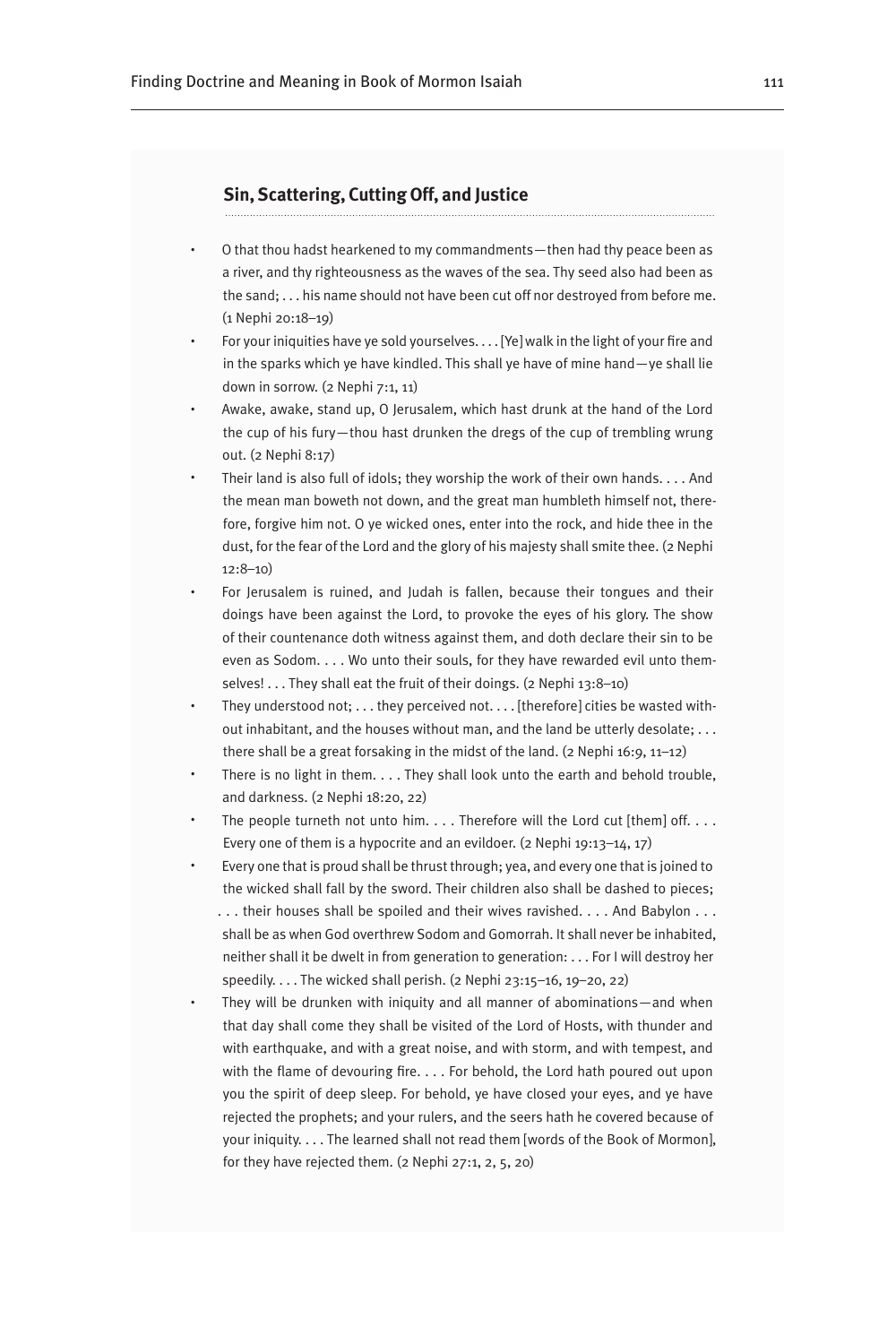#### **Obedience, Gathering, Prospering, and Mercy**

- Nevertheless, for my name's sake will I defer mine anger, and for my praise will I refrain from thee, that I cut thee not off. For, behold, I have refined thee, I have chosen thee in the furnace of affliction. . . . Come ye near unto me. . . . Go ye forth of Babylon. (1 Nephi 20:9–10, 16, 20)
- Thou art my servant, O Israel, in whom I will be glorified.  $\dots$  I will preserve thee, and give thee my servant for a covenant of the people, to establish the earth, to cause to inherit the desolate heritages . . . They shall not hunger nor thirst, neither shall the heat nor the sun smite them; for he that hath mercy on them shall lead them, even by the springs of water shall he guide them. . . . I will lift up mine hand to the Gentiles, and set up my standard. . . . And I will save thy children. (1 Nephi 21:3, 8, 10, 22, 25)
- Nevertheless, for my name's sake will I defer mine anger, and for my praise will I refrain from thee, that I cut thee not off. For, behold, I have refined thee, I have chosen thee in the furnace of affliction. . . . Come ye near unto me. . . . Go ye forth of Babylon. (1 Nephi 20:9–10, 16, 20)
- Thou art my servant, O Israel, in whom I will be glorified. . . . I will preserve thee, and give thee my servant for a covenant of the people, to establish the earth, to cause to inherit the desolate heritages . . . They shall not hunger nor thirst, neither shall the heat nor the sun smite them; for he that hath mercy on them shall lead them, even by the springs of water shall he guide them. . . . I will lift up mine hand to the Gentiles, and set up my standard. . . . And I will save thy children. (1 Nephi 21:3, 8, 10, 22, 25)
- And the Lord is near, and he justifieth me. Who will contend with me? Let us stand together. . . . For the Lord God will help me. (2 Nephi 7:8–9)
- Look unto the rock from whence ye are hewn. . . . Look unto Abraham . . . and unto Sarah. . . . For the Lord shall comfort Zion, he will comfort all her waste places; and he will make her wilderness like Eden, and her desert like the garden of the Lord. Joy and gladness shall be found therein, thanksgiving and the voice of melody. . . . The redeemed of the Lord shall return, and come with singing unto Zion; and everlasting joy and holiness shall be upon their heads; and they shall obtain gladness and joy; sorrow and mourning shall flee away. (2 Nephi 8:1–3, 11)
- And it shall come to pass in the last days, when the mountain of the Lord's house shall be established in the top of the mountains, and shall be exalted above the hills, and all nations shall flow unto it. And many people shall go and say, Come ye, and let us go up to the mountain of the Lord, to the house of the God of Jacob; and he will teach us of his ways, and we will walk in his paths; for out of Zion shall go forth the law, and the word of the Lord from Jerusalem. (2 Nephi  $12:2-3)$
- In that day shall the branch of the Lord be beautiful and glorious; the fruit of the earth excellent and comely to them that are escaped of Israel. . . . They that are left in Zion and remain in Jerusalem shall be called holy. . . . And the Lord will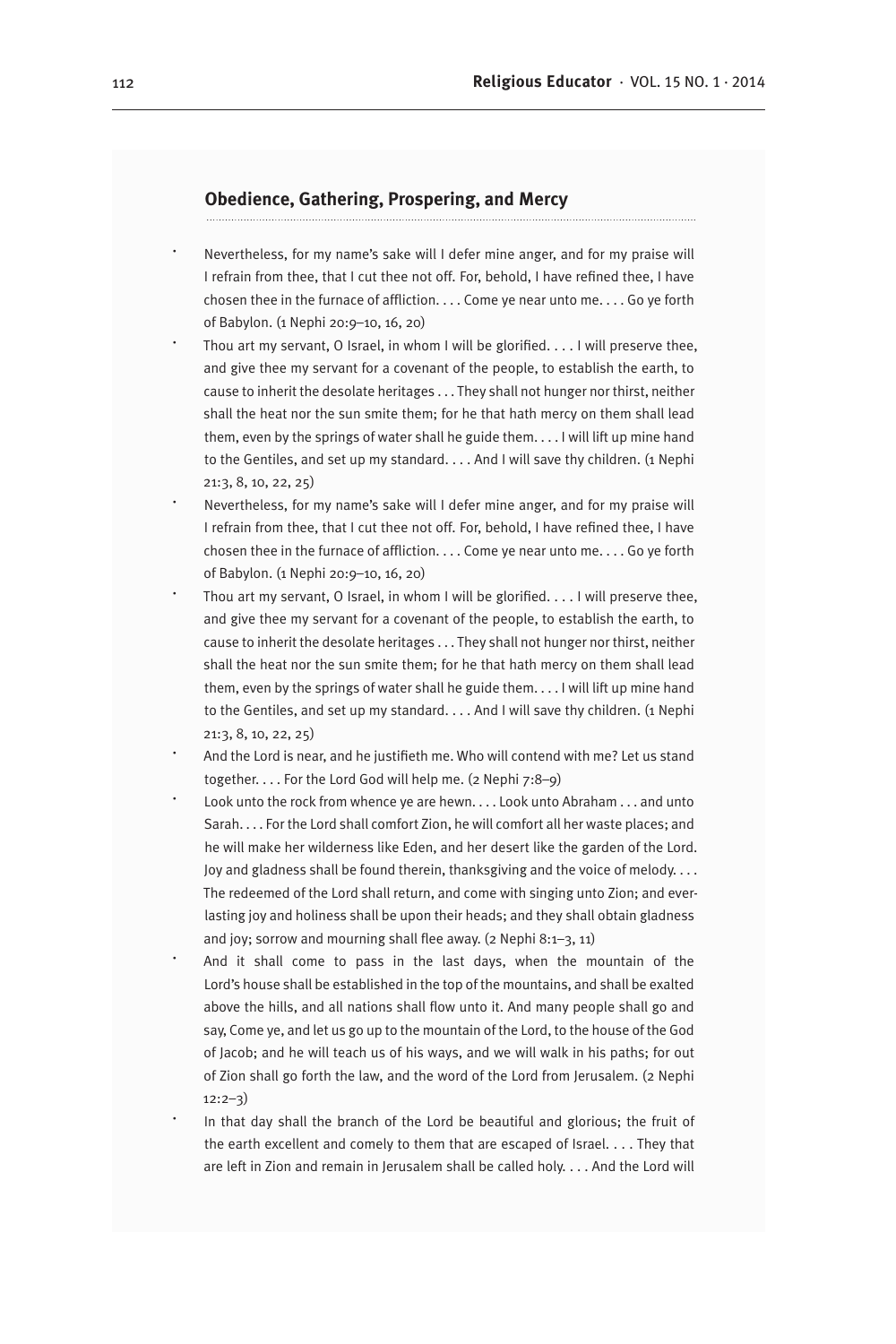create upon every dwelling-place of mount Zion . . . a cloud and smoke by day and the shining of a flaming fire by night; for upon all the glory of Zion shall be a defence. And there shall be a tabernacle for a shadow in the daytime from the heat, and for a place of refuge, and a covert from storm and from rain. (2 Nephi 14:2–3, 5–6)

- There shall be a tenth, and they shall return. (2 Nephi 16:13)
- A virgin shall conceive, and shall bear a son, and shall call his name Immanuel. (2 Nephi 17:14)
- For God is with us. . . . Neither fear . . . nor be afraid. . . . Sanctify the Lord of Hosts himself, and let him be your fear, and let him be your dread. And he shall be for a sanctuary. (2 Nephi 18:10, 12–14)
- The people that walked in darkness have seen a great light.  $\dots$  Thou hast multiplied the nation, and increased the joy. . . . For thou hast broken the yoke of his burden. . . . For unto us a child is born, unto us a son is given; and the government shall be upon his shoulder; and his name shall be called, Wonderful, Counselor, The Mighty God, The Everlasting Father, The Prince of Peace. Of the increase of government and peace there is no end. (2 Nephi 19:2–3, 6–7)
- O my people that dwellest in Zion, be not afraid. (2 Nephi 20:24)
- And there shall come forth a rod out of the stem of Jesse. . . . And the Spirit of the Lord shall rest upon him, the spirit of wisdom and understanding, the spirit of counsel and might, the spirit of knowledge and of the fear of the Lord. . . . With righteousness shall he judge the poor. . . . They shall not hurt nor destroy in all my holy mountain, for the earth shall be full of the knowledge of the Lord. . . . And it shall come to pass in that day that the Lord shall set his hand again the second time to recover the remnant of his people which shall be left. . . . And he shall set up an ensign. . . . There shall be a highway for the remnant. (2 Nephi
	- 21:1–4, 9, 11–12, 16)
- God is my salvation. . . . Jehovah is my strength. . . . With joy shall ye draw water out of the wells of salvation. (2 Nephi 22:2–3)
- For I will be merciful unto my people. (2 Nephi 23:22)
- For the Lord will have mercy on Jacob, and will yet choose Israel, and set them in their own land. . . . And it shall come to pass in that day that the Lord shall give thee rest, from thy sorrow, and from thy fear, and from the hard bondage wherein thou wast made to serve. . . . The Lord hath founded Zion. (2 Nephi 24:1, 3, 32)
- The Lord God shall bring forth unto you the words of a book.  $\dots$  And in the book shall be a revelation from God, from the beginning of the world to the ending thereof. . . . I am a God of miracles. . . . I will proceed to do a marvelous work among this people, yea, a marvelous work and a wonder. . . . The deaf hear the words of the book, and the eyes of the blind shall see out of obscurity and out of darkness. And the meek also shall increase, and their joy shall be in the Lord, and the poor . . . shall rejoice in the Holy One of Israel. (2 Nephi 27:6-7, 23, 26, 29–30)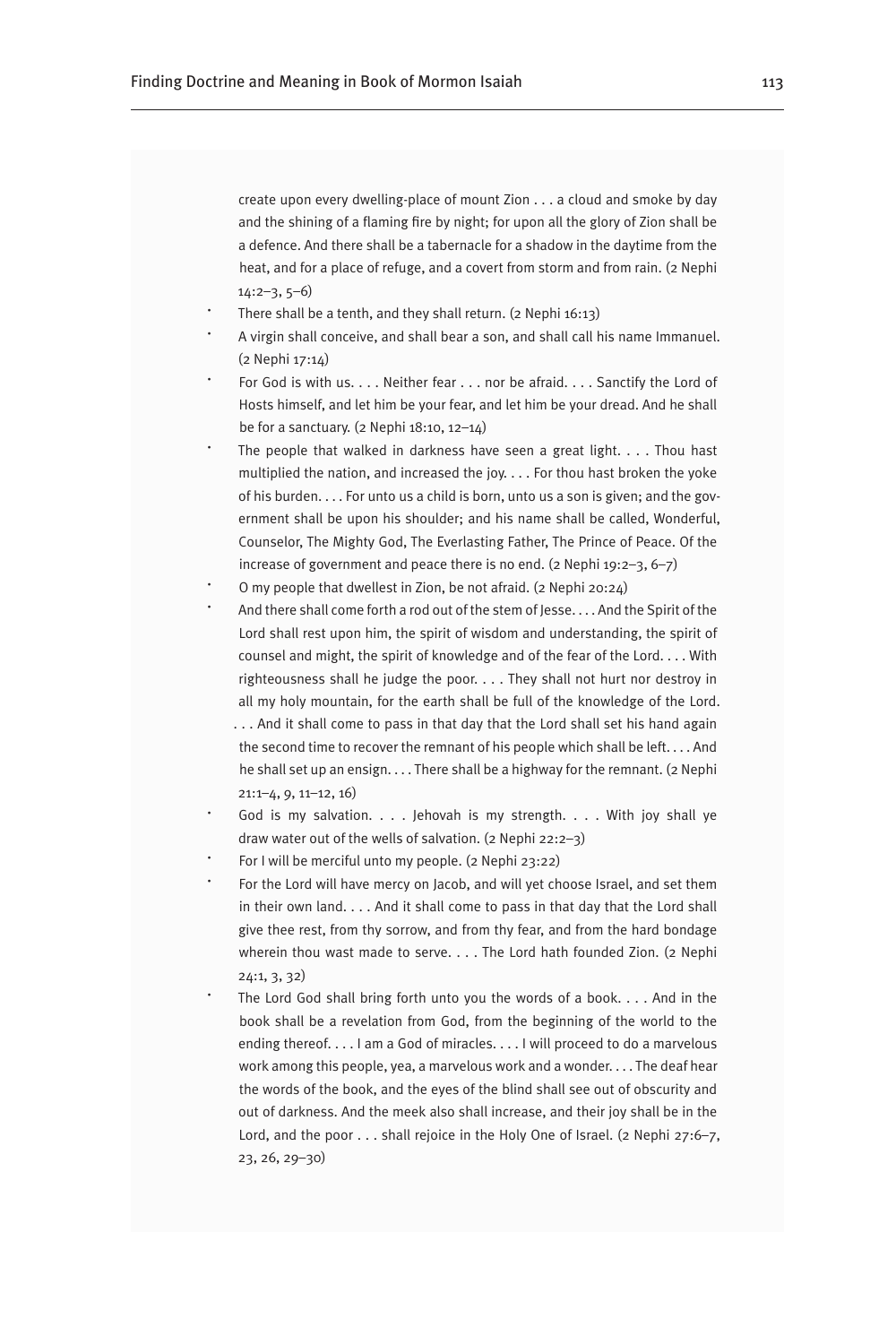- Surely he has borne our griefs, and carried our sorrows. . . . But he was wounded for our transgressions, he was bruised for our iniquities; the chastisement of our peace was upon him; and with his stripes we are healed. . . . By his knowledge shall my righteous servant justify many; for he shall bear their iniquities. . . . He shall divide the spoil with the strong; . . . and he bore the sins of many, and made intercession for the transgressors. (Mosiah 14:4–5, 11–12)
- For O how beautiful upon the mountains are the feet of him that bringeth good tidings, that is the founder of peace, yea, even the Lord, who has redeemed his people; yea, him who has granted salvation unto his people. (Mosiah 15:18)
- Then shall their watchmen lift up their voice,  $\dots$  for they shall see eye to eye. . . . Then will the Father gather them together again. . . . Then shall they break forth into joy. . . . The Father hath made bare his holy arm, . . . and all the ends of the earth shall see the salvation of the Father. . . . Awake, awake again, and put on thy strength, O Zion; put on thy beautiful garments. . . . And ye shall be redeemed without money. (3 Nephi 20:32–36, 38)
- I give unto you a sign. . . . A great and a marvelous work. . . . And they shall go out from all nations; and they shall not go out in haste, nor go by flight, for I will go before them, saith the Father, and I will be their rearward. (3 Nephi 21:1, 9, 29)
- Enlarge the place of thy tent, and let them stretch forth the curtains of thy habitations; spare not, lengthen thy cords and strengthen thy stakes. . . . And all thy children shall be taught of the Lord; and great shall be the peace of thy children. . . . In righteousness shalt thou be established. . . . Whosoever shall gather together against thee shall fall for thy sake. (3 Nephi 22:2, 13-15)

Fig. 4: Prophetic Imagery Illustrating Isaiah's Themes in the Book of Mormon

#### **Conclusion**

Some students wonder why Nephi, Jacob, Abinadi, and finally Christ emphasized the words of Isaiah. Apparently, these prophets did so because the central messages of Isaiah support, enhance, and give depth to the central messages of the Book of Mormon. From Nephi's teachings to Moroni's final message—contained in Moroni 10 and on the title page—the authors of the Book of Mormon indicated that their purpose was "to the convincing of the Jew and Gentile that Jesus is the Christ" and that the house of Israel might know the "covenants of the Lord" (Book of Mormon title page). Nephi was the first prophet to provide the promise repeated often by subsequent Book of Mormon prophets: "Inasmuch as ye shall keep my commandments, ye shall prosper," but "inasmuch as [ye] shall rebel  $\ldots$  [ye] shall be cut off from the presence of the Lord" (1 Nephi 2:20–21). Later, Lehi made it clear that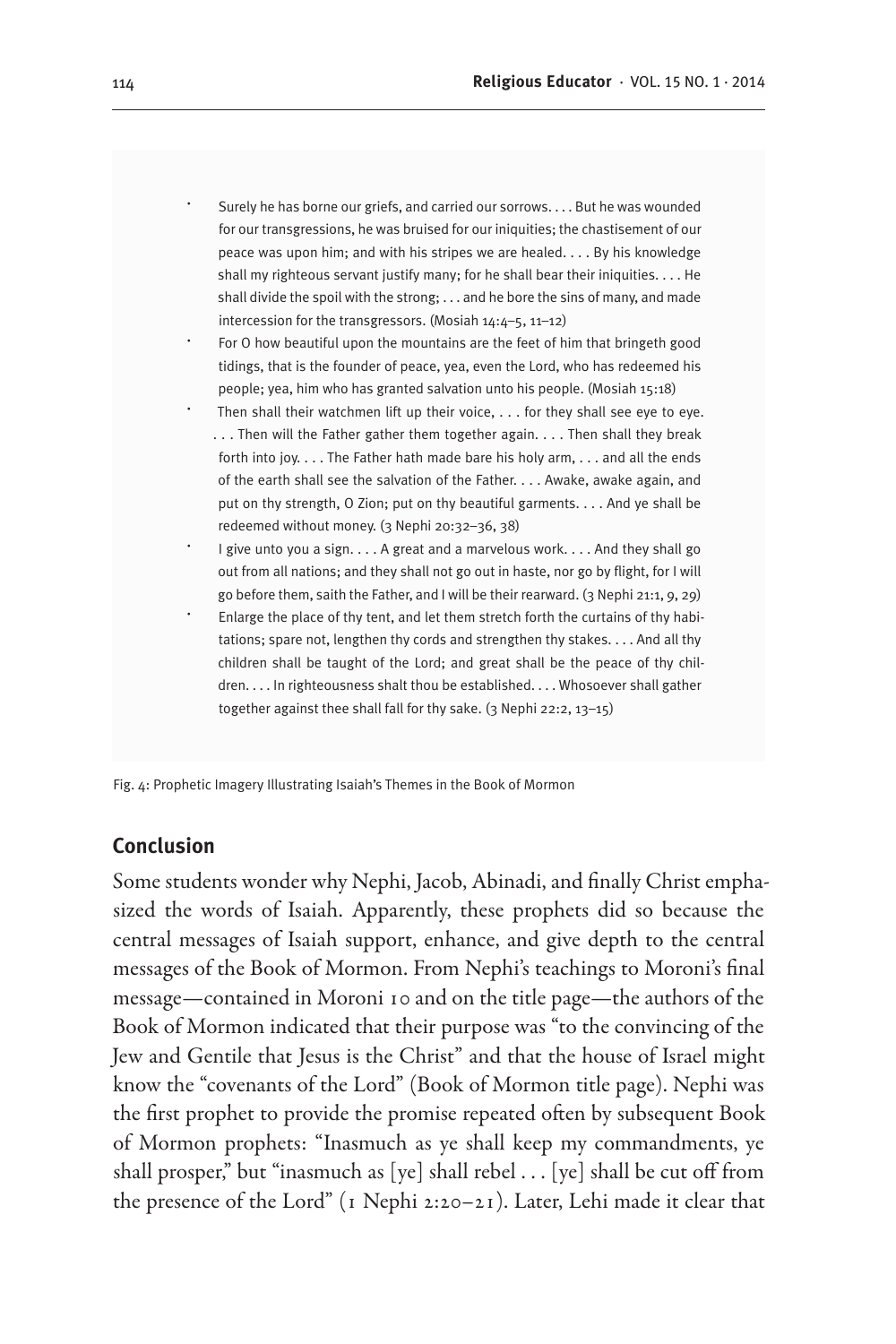the promise to prosper meant that those who were obedient would prosper "in the land" (2 Nephi 1:20), referring at times to physical blessings, but most importantly to the spiritual ones. The promise of prospering "in the land" is related to scattering and gathering; it mirrors the biblical understanding of covenants connected to the promised land found in Deuteronomy 27–28. Thus, just as in Isaiah, Book of Mormon prophets saw Christ as the key that unlocked the power of the covenant. Israel's acceptance or rejection of Christ and his covenant determined whether they would be scattered or gathered or whether they would be connected to or separated from the Lord. Isaiah's use of the concepts of scattering and gathering undergird the doctrines of justice and mercy taught by Lehi, Jacob, Mosiah, Abinadi, Alma, Samuel, Mormon, Moroni, and Christ himself.

The writings of Isaiah are not included in the Book of Mormon as a test for beginning readers, as prophetic filler to increase book length, or as a challenge for those at an advanced level of scriptural understanding. They exist in the Book of Mormon because they support its main messages in beautiful and poetically profound ways. Indeed, it could be argued that the early authors of the Book of Mormon understood the themes of scattering and gathering—meaning the doctrines of justice and mercy—so well because they had first absorbed the central messages in the writings of Isaiah. This deep understanding of Isaiah allowed them to focus on the most important concepts in God's plan for his people and to teach them in plainness and simplicity. An understanding of the writings of Isaiah solidifies, deepens, and focuses students' testimonies of the Book of Mormon, allowing them to "rejoice in Christ" (2 Nephi 25:26) and in the blessings provided for those who make and keep covenants with him.

#### **Notes**

<sup>1.</sup> Boyd K. Packer, "The Things of My Soul," *Ensign*, May 1986, 59. Mark Twain once infamously called the Book of Mormon "chloroform in print." Twain's comment is likely a pun on the Book of Ether. Nevertheless, as the full quote indicates, he was referring to the entire Book of Mormon. "The book is a curiosity to me, it is such a pretentious affair, and yet so 'slow,' so sleepy; such an insipid mess of inspiration. It is chloroform in print. If Joseph Smith composed this book, the act was a miracle—keeping awake while he did it was, at any rate." Mark Twain, *Roughing It* (NY: Harper & Brothers, 1904), chapter 16. The drama of leaving Jerusalem and the adventures of retrieving the brass plates, finding wives, surviving in the wilderness for eight years, building a ship, and sailing across the sea could not be what he found so soporific; the Isaiah chapters are perhaps a better candidate for his lack of interest. On the other hand, the challenge of reading Isaiah may not have been as significant in the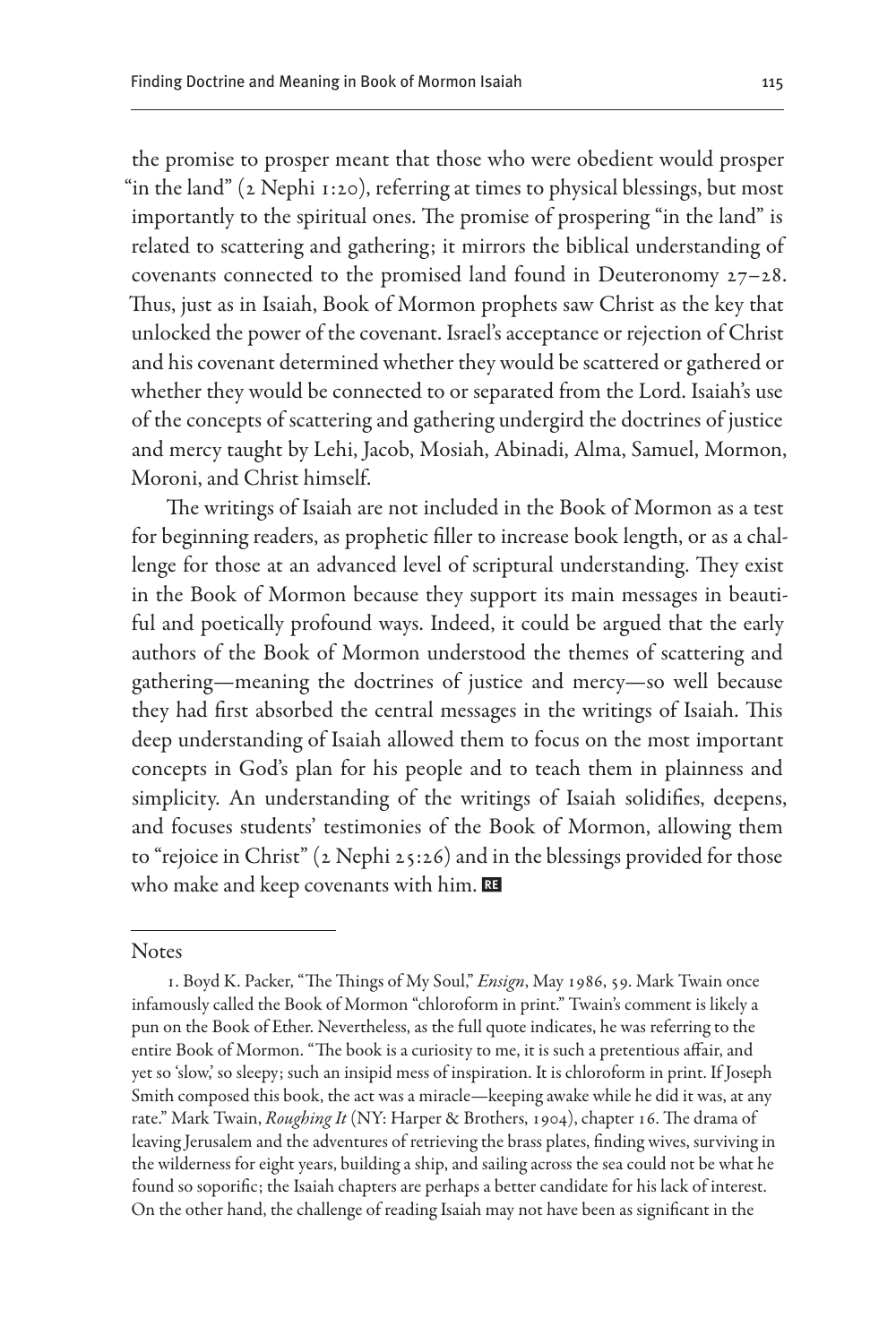early years of the restoration of the Church. As demonstrated by the Puritans, early American settlers knew the Old Testament and desired to form covenant "new Israel" communities. Early Latter-day Saint convert Parley P. Pratt mentions reading the entire Book of Mormon from beginning to end without stopping. Elder Pratt was a preacher for the "Campbellite" or Disciples of Christ movement and was well-acquainted with Old Testament prophetic passages. During the nineteenth century, Old Testament reading decreased as more emphasis was placed on the New Testament, creating an increasingly large barrier to understanding Isaiah for many.

2. Karel Van Der Toon has suggested that the study of Isaiah was an important text in Judah's scribal school, which could help explain Nephi's familiarity with the text and his propensity for citing Isaiah's writings so frequently as the basis of his own writings. Nephi's considerable writing abilities are demonstrated in the way he uses this external source as a springboard for his own ideas. See Karel Van der Toorn, *Scribal Culture and the Making of the Hebrew Bible* (Cambridge: Harvard University Press, 2007), 101–2, as discussed in Brandt A. Gardner, "Musings on the Making of Mormon's Book: Preliminary, Nephi As Author," *Interpreter: A Journal of Mormon Scripture*; http://www.mormoninterpreter. com/musings-on-the-making-of-mormons-book-preliminary-nephi-as-author/?utm\_ source=feedburner&utm\_medium=email&utm\_campaign=Feed%3A+mormoninterpret er+%28Interpreter%3A+A+Journal+of+Mormon+Scripture+%28RSS%29%29 (accessed July 31, 2013).

3. Victor L. Ludlow, *Unlocking Isaiah in the Book of Mormon* (Salt Lake City: Deseret Book, 2003), 13–15; see also Victor L. Ludlow, "God's Covenants and Promises to the House of Israel," in *Book of Mormon Reference Companion*, ed. Dennis L. Largey (Salt Lake City: Deseret Book, 2003), 342.

4. For example, other important Latter-day Saint studies include, but are not limited to, Victor L. Ludlow, *Isaiah: Prophet, Seer, and Poet* (Salt Lake City: Deseret Book, 1982); *Unlocking Isaiah in the Book of Mormon*; Donald W. Parry, Jay A. Parry, and Tina M. Peterson, *Understanding Isaiah* (Salt Lake City: Deseret Book, 1998); Donald W. Parry and John W. Welch, *Isaiah in the Book of Mormon* (Provo, UT: FARMS, 1998); Donald W. Parry, *Harmonizing Isaiah: Combining Ancient Sources* (Provo, UT: Foundation for Ancient Research and Mormon Studies, 2001); David R. Seely, "Nephi's Use of Isaiah 2–14 in 2 Nephi 12–30," *Isaiah in the Book of Mormon*, 151–71; Avraham Gileadi, *The Book of Isaiah: A New Translation with Interpretive Keys from the Book of Mormon* (Salt Lake City: Deseret Book, 1988); Ann N. Madsen, "What Meaneth the Words That Are Written? Abinadi Interprets Isaiah," *Journal of Book of Mormon and Other Restoration Scripture* 10, no. 1 (2001): 4–14; Monte S. Nyman, *Great Are the Words of Isaiah* (Springville, UT: Horizon Publishers, 2009); David J. Ridges, *Isaiah Made Easier: In the Bible and the Book of Mormon* (Springville, UT: Bonneville Books, 2002); John Bytheway, *Isaiah for Airheads* (Salt Lake City: Deseret Book, 2006); Philip J. Schlesinger, *Isaiah and the Book of Mormon* (Salt Lake City: P. J. Schlesinger, 1990); Mark Swint, *Compare Isaiah: Understanding Biblical Scriptures in the Book of Mormon* (Springville, Utah: Horizon, 2009); H. Clay Gorton, *The Legacy of the Brass Plates of Laban: A Comparison of Biblical & Book of Mormon Isaiah Texts*  (Bountiful, UT: Horizon Publishers, 1994); Sidney Sperry, "The Isaiah Problem in the Book of Mormon," *Journal of Book of Mormon Studies* 4, no. 1 (1995): 129–52. While all of these studies have unique views of the Isaiah texts in the Book of Mormon, and contribute to an LDS understanding of these sections, of special mention are works by Victor Ludlow for their strong attention to historical context; works by Donald Parry, with their careful focus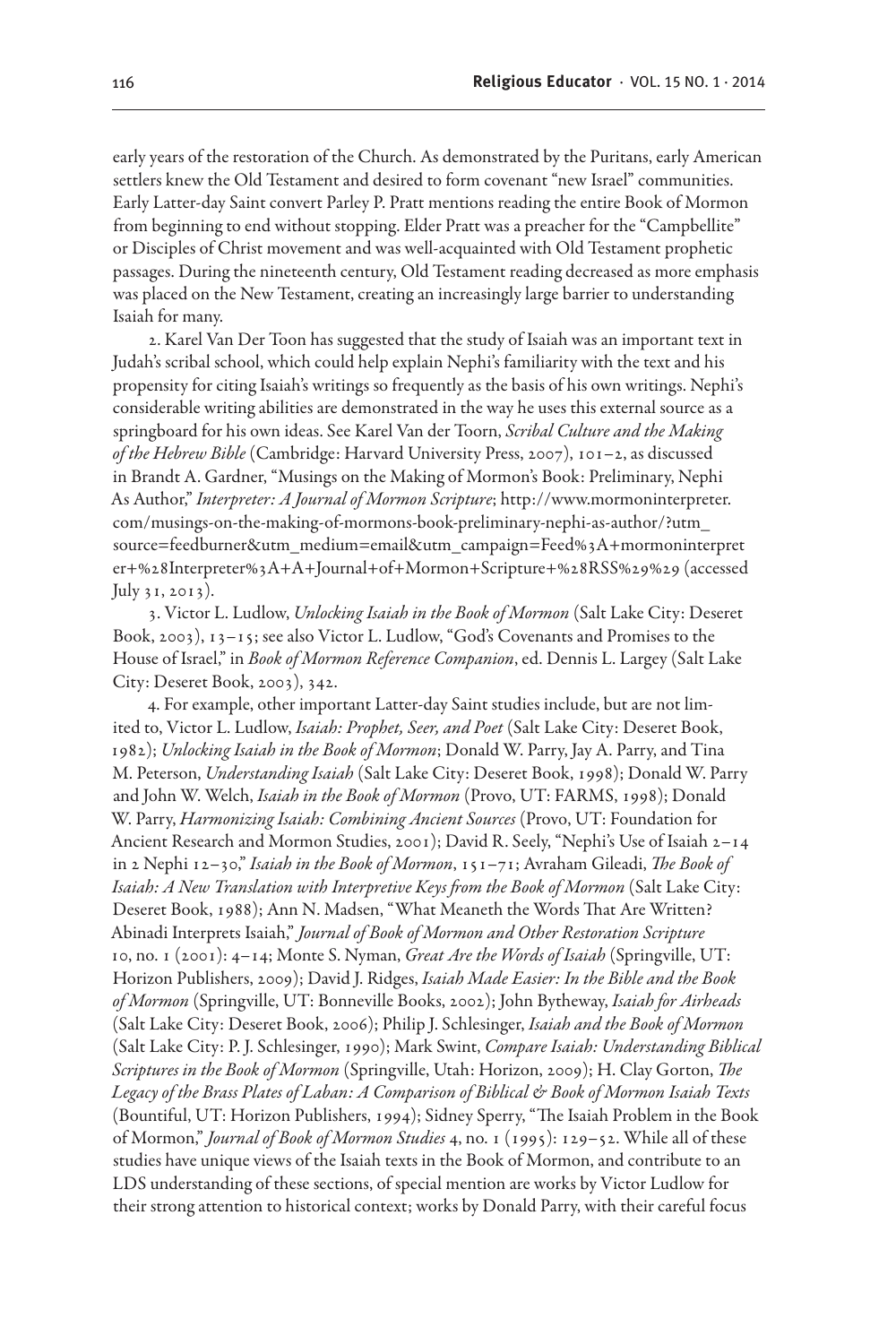on intertextuality and other comparative textual considerations; the chapter by David Seely for its thematic linking of 2 Nephi 12–24; and the work of Avraham Gileadi, which is a new translation of Isaiah into modern English that relies on the Book of Mormon's use of Isaiah.

5. This is a revelation of God before his throne and sometimes accompanies the calling of a prophet. For further discussion, see Daniel C. Peterson and Steven D. Ricks, "The Throne Theophany/Call of Muhammad," in *The Disciple as Scholar: Essays on Scripture and the Ancient World in Honor of Richard Lloyd Anderson*, ed. Stephen D. Ricks, Donald W. Parry, and Andrew H. Hedges (Provo, UT: FARMS, 2000); see also Blake Thomas Ostler, "The Throne Theophany and Prophetic Commission in 1 Nephi: A Form Critical Analysis of the First Chapter of the Book of Mormon," *BYU Studies* 26, no. 4 (1986): 67–95.

6. The Book of Mormon and KJV differ slightly in verse 9. The KJV is written in the present tense without pronouns; however, the Book of Mormon passage is in the past tense with pronouns that identify who is at fault—"they," meaning the people, not Isaiah or God (2 Nephi 16:9; Isaiah 6:9).

7. Nevertheless, Nephi prophesied that after the marvelous work and a wonder comes forth that "the deaf hear the words of the book, and the eyes of the blind shall see out of obscurity and out of darkness" (2 Nephi 27:29), a reversal of the curse upon the hard-hearted.

8. It is evident throughout the scriptures that prophets were often considered outsiders belonging to a minority group deemed heretics (see  $\frac{1}{2}$  Nephi 10:15–16). Nephi preceded his quoting of Isaiah's symbolic prophecies by first reciting the clearly-worded predictions about the "very God of Israel" by the prophets Zenock, Neum, and Zenos (1 Nephi 19:7). He would be "lifted up," "crucified," and "buried in a sepulchre" with signs in the heavens and earth at his death ( $\iota$  Nephi  $\iota$ 9:10–12). Lehi was mocked and almost killed by the people in Jerusalem for his teachings—not only did he testify of their wickedness and abominations, he also "manifested plainly of the coming of a Messiah" (1 Nephi 1:19–20), suggesting that clearly teaching about the anointed one could arouse murderous opposition. Just as Lehi's plain testimony enraged the Jews of his day (see 1 Nephi 1:20), their plain and bold testimonies had earlier caused Zenock to be stoned and Zenos to be killed (see Alma 33:17; Helaman 8:19; 3 Nephi 10:15–16). Interestingly, the only portions of the writings by Zenock, Neum, and Zenos that have survived are those quoted by Nephi and other Book of Mormon prophets (see, in addition to the above, Jacob 5; Alma 33:3–17). Their prophecies were taken from the original record of the Jews (see 1 Nephi 13:24–29; Jacob 4:14, emphasis added) and will only come forth in their entirety when the brass plates or other sacred writings become available (see 1 Nephi 5:17–18; 13:39).

9. Interestingly, in Matthew 13:14–15, Jesus refers to the same verses of Isaiah as those quoted by Nephi and alluded to by Jacob (see previous paragraph in paper). Jesus uses this section of Isaiah to explain why he is speaking in parables, so that only the spiritually mature will hear and understand. Jesus's understanding of the purpose of parables, then, forms a helpful parallel to Nephi and Jacob's understanding and use of Isaiah.

10. Victor L. Ludlow, *Isaiah: Prophet, Seer, and Poet* (Salt Lake City: Deseret Book, 1982), 32.

11. Elder Jeffrey R. Holland, writing of Isaiah's manner of prophesying, stated: "These parallel prophecies with application in more than one age create much of the complexity in Isaiah, but they also provide so much of the significance and meaning that his writings contain." Jeffrey R. Holland, *Christ and the New Covenant* (Salt Lake City: Deseret Book, 1997), 78.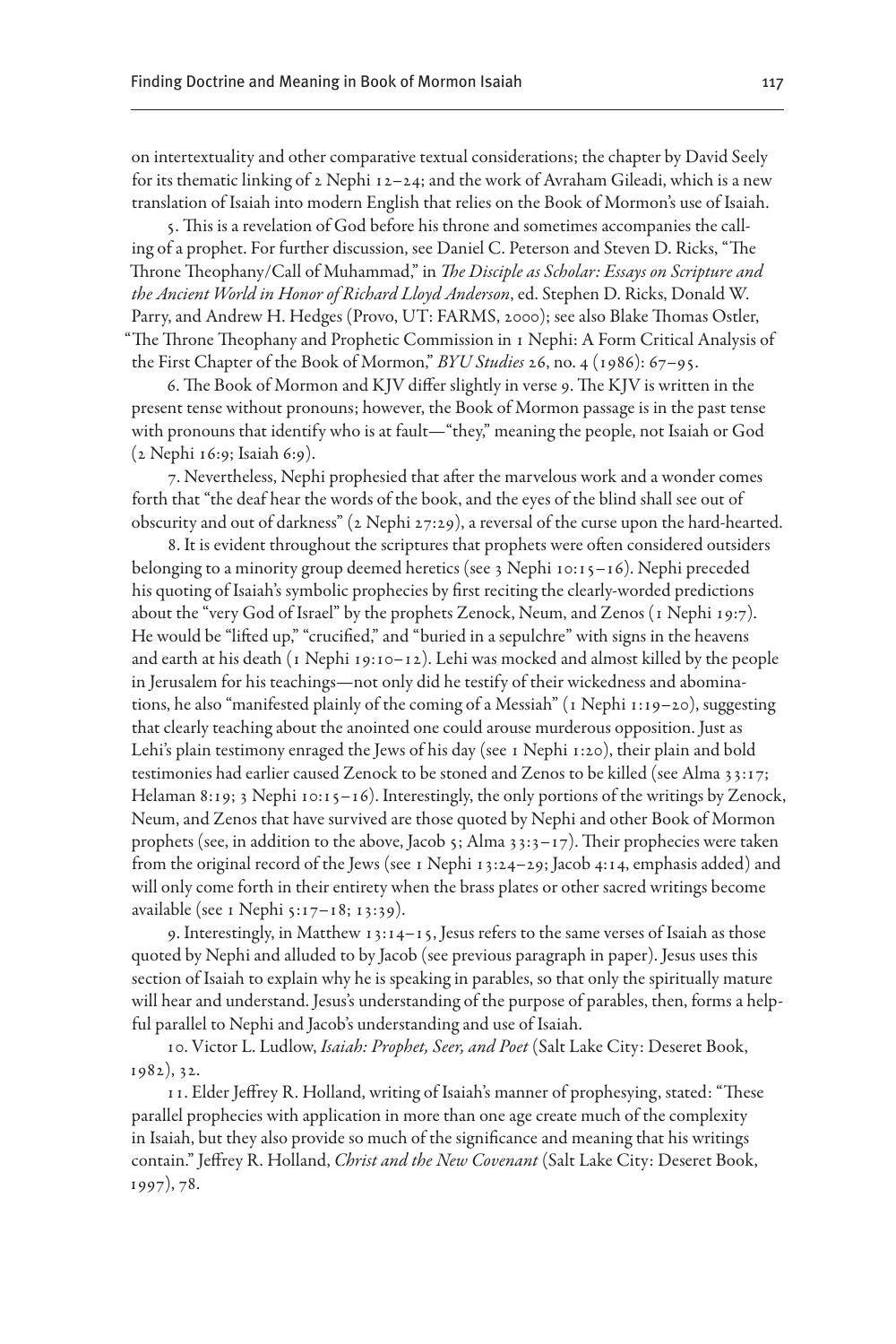12. *Exegesis* is the process of "reading out of " a text the original meaning; whereas *eisegesis* is "reading in" to the text one's own preconceived notions and is not the same as "likening." Understanding how a principle applies to "them, there, then" helps correctly apply to "us, here, now." See Eric D. Huntsman, "Teaching through Exegesis: Helping Students Ask Questions of the Text," *Religious Educator* 6, no. 1 (2005): 108–10.

13. Nibley, "Great Are the Words of Isaiah," 224.

14. Students frequently hurry to make modern application of Isaiah; however, latterday prophets have elucidated both ancient and modern meanings of passages of Isaiah that support the process of first understanding their original meanings and then seeing how other prophets have applied them. For example, Jeffrey R. Holland explained in his October 2000 general conference address the ancient meanings of the Lord's admonition "be ye clean, that bear the vessels of the Lord" (Isaiah 52:11) and then made application to latter-day priesthood bearers. In this talk, Elder Holland explained that this scripture referred to "the recovery and return to Jerusalem of various temple implements that had been carried into Babylon by King Nebuchadnezzar. In physically handling the return of these items, the Lord reminded those early brethren of the sanctity of anything related to the temple. . . . They themselves were to be as clean as the ceremonial instruments they bore." He also quoted the Apostle Paul, writing to Timothy, "If a man . . . purge himself [of unworthiness], he shall be a vessel . . . sanctified, and meet for the master's use, and prepared unto every good work." Therefore, Paul says, "Flee . . . youthful lusts: but follow righteousness . . . with them that call on the Lord out of a pure heart" (2 Timothy 2:21–22). Following the explanation of Old Testament and New Testament usages of the phrase, Elder Holland applied the scripture to latter-day priesthood bearers: "In both of these biblical accounts the message is that as priesthood bearers not only are we to *handle* sacred vessels and emblems of God's power—think of preparing, blessing, and passing the sacrament, for example—but we are also to *be* a sanctified instrument as well. Partly because of what we are to *do* but more importantly because of what we are to be: . . . clean." Jeffrey R. Holland, "Sanctify Yourselves," *Ensign*, November 2000, 38–39.

15. See, for example, Matthew 1:22–23; 2:13; and 2:17–18. For modern examples almost any talk from general conference will show numerous examples of a modern message built upon the doctrines and principles provided in the scriptures by ancient prophets. Although prophets are not obligated to support their statements from the writings of other prophets, this process of connecting the prophetic voice over generations demonstrates that the doctrines of the gospel do not change.

16. To help make clear the central messages of each Isaiah passage, Book of Mormon prophets consistently employed a "formula quotation pattern" when quoting Isaiah's prophecies. John Gee calls this pattern a "verbal paradigm." Gee, "'Choose the Things That Please Me': On the Selection of the Isaiah Passages in the Book of Mormon," in *Isaiah in the Book of Mormon*, 77. This pattern begins with an introduction in which the prophet clearly teaches principles regarding the gathering and scattering of the house of Israel, the blessings associated with keeping covenants and the importance of turning to the Messiah, the Holy One of Israel, who is later explicitly identified as Jesus Christ, the Son of God (see 2 Nephi 10:3; 25:19). Then, after quoting an extended passage of Isaiah, the Book of Mormon prophet explained the passage, prophetically likening it to his people, both in his own time and in the latter days. Nephi specifically identified this interpretive and authoritative explanation as a form of prophecy (see 2 Nephi 31:1).

17. The stronger warnings against wickedness provided in earlier chapters of Isaiah were saved for inclusion in Nephi's recording of Nephite life after arriving in the promised land.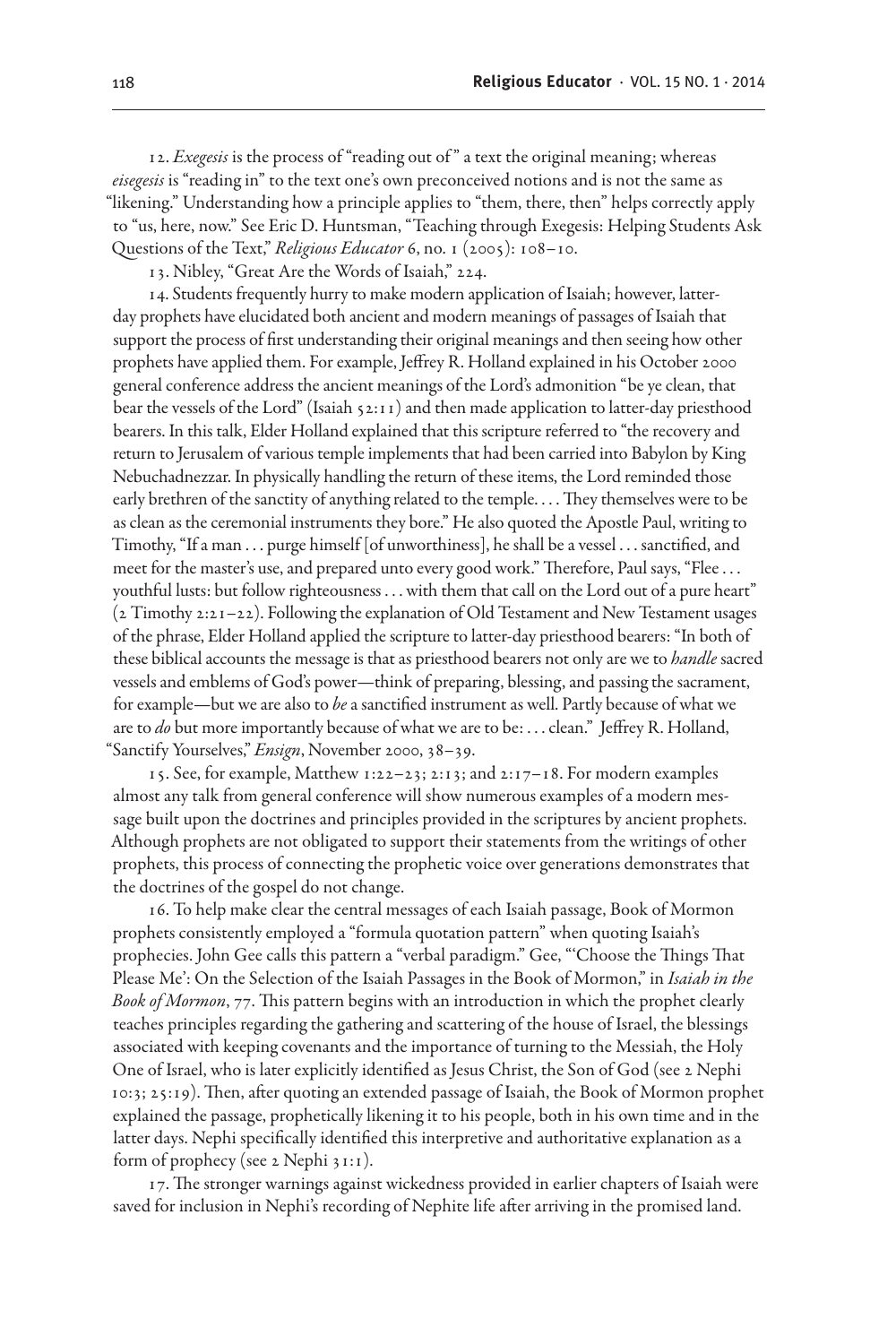18. S. Kent Brown, *From Jerusalem to Zarahemla* (Provo, UT: Religious Studies Center, Brigham Young University, 1998), 10.

19. When the house of Israel came into the promised land, Joshua directed the ceremony prescribed by Moses. From Mount Gerizim and Mount Ebal the blessings promised in the law and the curses that would be Israel's if she were not true to her covenants were reenacted in dramatic fashion. Scattering "among all people, from the one end of the earth even unto the other" was one of the warnings (Deuteronomy 28:64).

20. Ludlow, *Isaiah: Prophet, Seer, and Poet*, 422.

21. Nephi and Jacob incorporated the words of Isaiah for both public and private reasons. While they both attempted to increase the people's faith in the Holy One of Israel, the prophecies also comforted them in the knowledge that eventually their nation, Judah, would be destroyed. (Brown, *From Jerusalem to Zarahemla*, 9). For a different interpretation, see John Gee and Matthew Roper, "'I Did Liken All Scriptures unto Us': Early Nephite Understandings of Isaiah and Implications for 'Others' in the Land," in *Fullness of the Gospel: Foundational Teachings of the Book of Mormon* (Salt Lake City: Deseret Book; Provo, UT: Religious Studies Center, Brigham Young University, 2003), 51–65.

22. Holland, *Christ and the New Covenant,* 165.

23. These are similar to the three purposes Ludlow identified as reasons Book of Mormon prophets quoted Isaiah. (Ludlow, *Unlocking Isaiah in the Book of Mormon*, 13).

24. It should be acknowledged that the title page refers to the "covenants of the Lord," and does not specifically name the Abrahamic covenant. However, the Book of Mormon prophets came from a biblical context in which the covenant was *initiated* with Abraham (see Genesis 17:3–8), *renewed* with Jacob or Israel (see Genesis 35:9–15), and *renewed* again with Moses and the children of Israel under the law of Moses (see Exodus 19:5–6; Deuteronomy  $28:1-z$ ), providing the Israelites with consistent demonstrations that God had chosen them *forever* for specific purposes, and would thus continue to fulfill his purposes through the house of Israel in the future. The book of Deuteronomy (specifically Deuteronomy 26–30) records Moses' further development of this covenant to specify the theme of scattering due to disobedience and future gathering due to forgiveness. The expression of this covenantal theme in the title page of the Book of Mormon states that the children of Israel "are not cast off forever." When this paper refers to the Abrahamic covenant, it does so from a modern Latter-day Saint viewpoint that includes all of God's biblical covenants with Israel as his chosen people. This viewpoint is consistent with the message of the books of Moses—Genesis through Deuteronomy—and is consistent with the biblical understanding that would have been inherited by the Nephites, even if they did not always refer to the covenants of the Lord as the Abrahamic covenant, as is typically done today. Salvation as the fruit of sacred covenants has its earliest roots in the Garden of Eden. Adam and Eve were expelled from Eden after they had entered into covenant with God and were clothed in garments that symbolized the promise of redemption. In the broadest sense, however, the covenant of salvation reaches back to premortality and is called the new and everlasting covenant, entered into anew in mortality, and restored anew in each dispensation. Doctrine and Covenants 132:11 declares that it was a law "ordained unto you, before the world was." Robert L. Millet and Joseph Fielding McConkie, *Our Destiny: The Call and Election of the House of Israel* (Salt Lake City: Bookcraft, 1993), 13–14.

25. See John Gee, "'Choose the Things That Please Me': On the Selection of the Isaiah Passages in the Book of Mormon," in *Isaiah in the Book of Mormon*, 73, 86: "The Isaiah sections are not simple filler, but an integral part of Nephi's, Jacob's, Abinadi's, and Christ's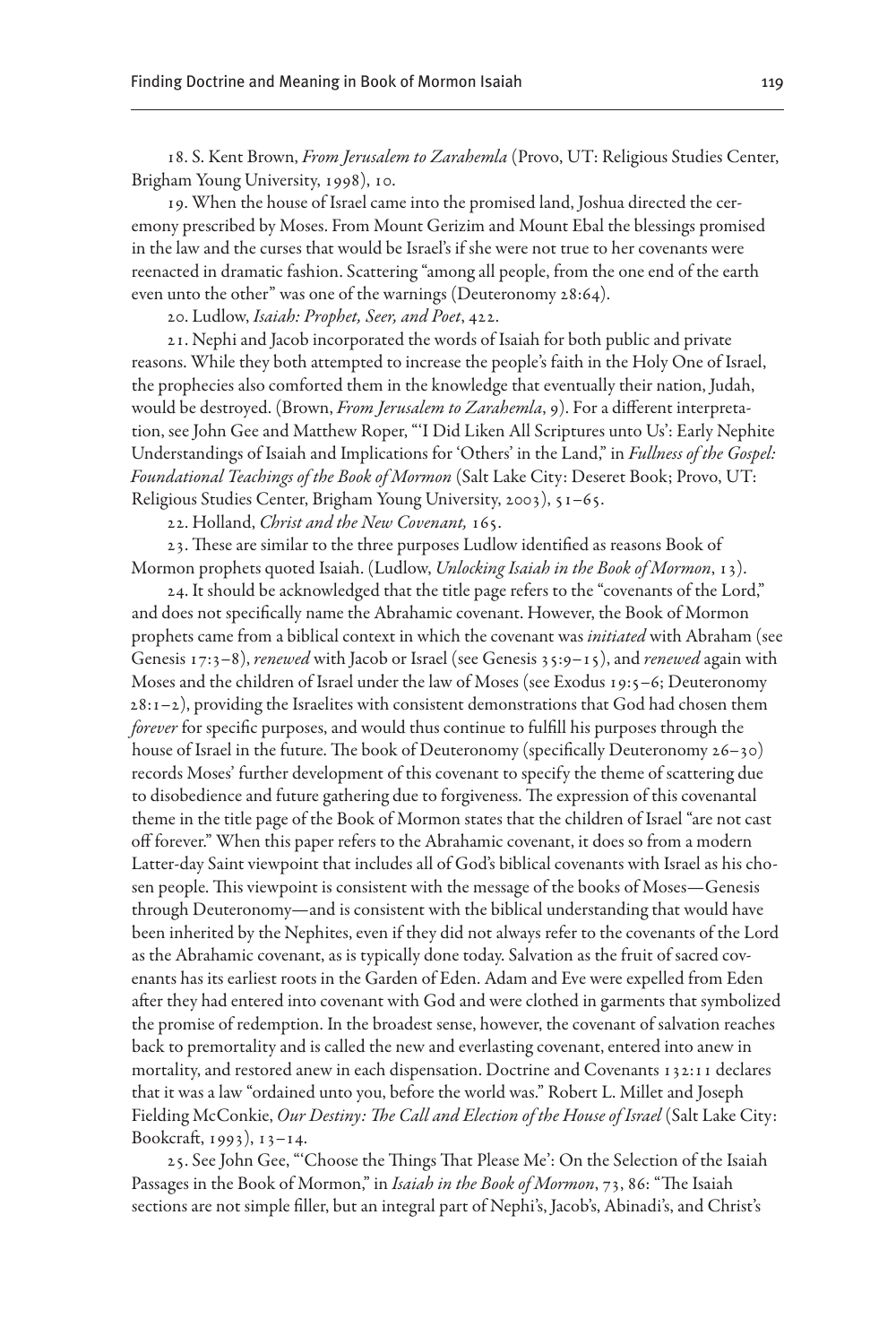discourses, which all serve to fulfill the Book of Mormon's stated purpose." See also Gee and Roper, "'I Did Liken All Scriptures unto Us,'" 51–65.

26. Elder Bruce R. McConkie made this comment regarding scattering: "They [Israel] were scattered because they forsook the Abrahamic covenant, trampled under their feet the holy ordinances, and rejected the Lord Jehovah, who is the Lord Jesus, of whom all the prophets testified. Israel was scattered for apostasy." *A New Witness for the Articles of Faith* (Salt Lake City: Deseret Book, 1985), 515.

27. One could further liken this dichotomy to natural man and redeemed man, following the central gospel principles of the Fall and Atonement (2 Nephi 2:4, 10).

28. Robert J. Matthews, "Abinadi: the Prophet and Martyr," in *The Book of Mormon: Mosiah, Salvation Only Through Christ*, ed. Monte S. Nyman and Charles D. Tate Jr. (Provo, UT: Religious Studies Center, Brigham Young University, 1991), 91–111.

29. John W. Welch, *The Legal Cases in the Book of Mormon* (Provo, UT: Neal A. Maxwell Institute for Religious Scholarship, 2008), 139–210.

30. "Behold, I and the children whom the Lord hath given me are for signs and for wonders in Israel from the Lord of hosts, which dwelleth in mount Zion" (Isaiah 8:18).

31. Joseph Smith declared that the "everlasting covenant was made . . . before the organization of this earth and relates to their dispensation of things to men on the earth." *Teachings of Presidents of the Church: Joseph Smith* (Salt Lake City: The Church of Jesus Christ of Latter-day Saint, 2007), 42. Additionally, the Doctrine and Covenants states: "Behold, here is the agency of man, and here is the condemnation of man; because that which was from the beginning is plainly manifest unto them, and they receive not the light"  $(D&C$  93:31) and "Even before they were born, they, with many others, received their first lessons in the world of spirits and were prepared to come forth in the due time of the Lord to labor in his vineyard for the salvation of the souls of men" (D&C 138:56). Joseph McConkie clarified, "No one in this mortal sphere will ever be taught any principle of truth that was not first known to him or her in the premortal estate." Joseph Fielding McConkie and Craig J. Ostler, *Revelations of the Restoration* (Salt Lake City: Deseret Book, 2000), 680; see also n. 23.

32. Although we have not called this a chiasmus, for a discussion of chiasmus in the Book of Mormon, see John W. Welch, "The Discovery of Chiasmus in the Book of Mormon: Forty Years Later," *Journal of Book of Mormon Studies* 16, no. 2 (2007): 74–87. In Illustration 3, the "chiastic" pattern shown is not necessarily intended to portray a purposeful creation of a chiasmus by Isaiah, since it is not clear what form these texts originally took or precisely when the chapters came to hold their current place and order in the book of Isaiah. However, these chapters as used by Nephi in the Book of Mormon do exhibit a balance that effectively demonstrates the related concepts of scattering and gathering. While an awareness of this balance can be a helpful learning tool for modern students, and may have been intended as a teaching tool by Nephi, there is no way of knowing whether Nephi would have necessarily seen the text in this way, as has been stated in the paper. Nor should this balance be taken as an additional evidence of the ancient Near Eastern context of the Book of Mormon, as may appropriately be done with clearer evidences of chiasmus elsewhere in the Book of Mormon text. For a discussion of the appropriate identification of chiasmus, see John W. Welch, "Criteria for Identifying and Evaluating the Presence of Chiasmus," *Journal of Book of Mormon Studies* 4, no. 2 (1995): 1–14. He states, "Some texts are strongly and precisely chiastic, while in other cases it may only be possible to speak of a general presence of balance or framing.

From these studies it is apparent that all possible chiasms were not created equal and that in